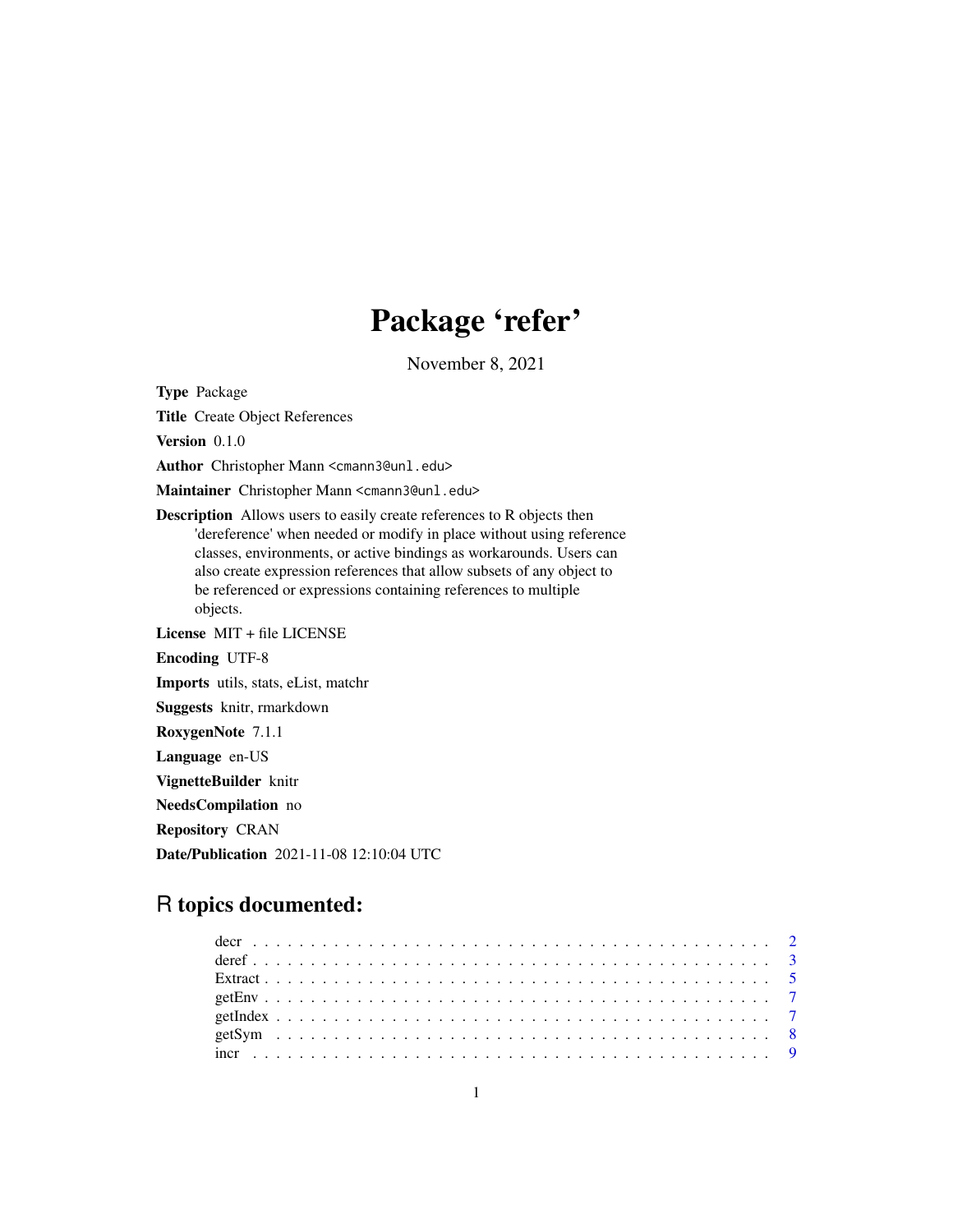#### 2 decree and  $\alpha$  decree and  $\alpha$  decree and  $\alpha$  decree and  $\alpha$  decree and  $\alpha$  decree and  $\alpha$  decree and  $\alpha$  decree and  $\alpha$  decree and  $\alpha$  decree and  $\alpha$  decree and  $\alpha$  decree and  $\alpha$  decree and  $\alpha$  decree and

#### **Index** [31](#page-30-0)

<span id="page-1-1"></span>

decr *Decrease Value In Place*

## Description

Decrease the value of an object on the search path. Equivalent to  $x$ -- or  $x$  -= by in other languages. See [incr](#page-8-1) for details on implementation.

## Usage

 $decr(x, by = 1)$ 

## Arguments

|    | object to be decreased; can be a symbol, character, or extraction language object. |
|----|------------------------------------------------------------------------------------|
| by | value to decrease x by; defaults to 1.                                             |

## Value

the value of x decreased by by, invisibly

<span id="page-1-0"></span>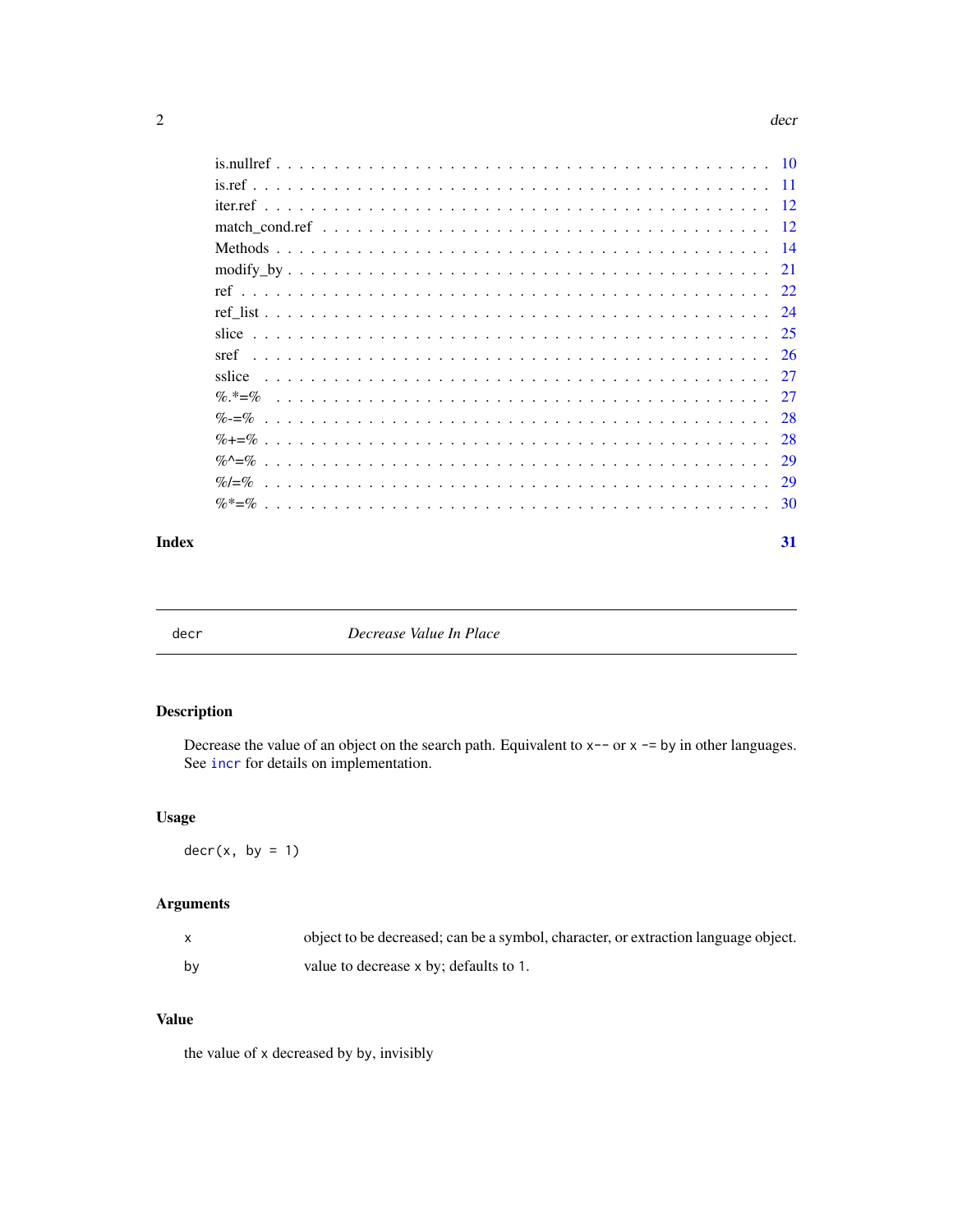#### <span id="page-2-0"></span>deref 3

## Examples

```
z \le -1:10incr(z)
identical(z, 2:11) # TRUE
incr(z[1:3], by=2)
identical(z[1:3], 4:6) # TRUE
1 \leftarrow list(a = 1, b = 2)
decr(l$a)
1$a == 0 # TRUE
decr(1$b, by = 4)
1$b == -2 # TRUE
```
<span id="page-2-1"></span>

deref *Dereference Object*

#### Description

Return object from a [ref](#page-21-1). `!` can also be used to dereference an object. See ref for more details.

## Usage

deref(x) ## S3 method for class 'ref' !x

## Arguments

x reference object

## Details

deref is used to obtain the object originally referenced from [ref](#page-21-1). NULL is returned if the object is no longer available. ref objects are automatically dereferenced when using generic functions such as arithmetic operators. Dereferencing a non-ref object just returns the object.

## Value

R Obj or NULL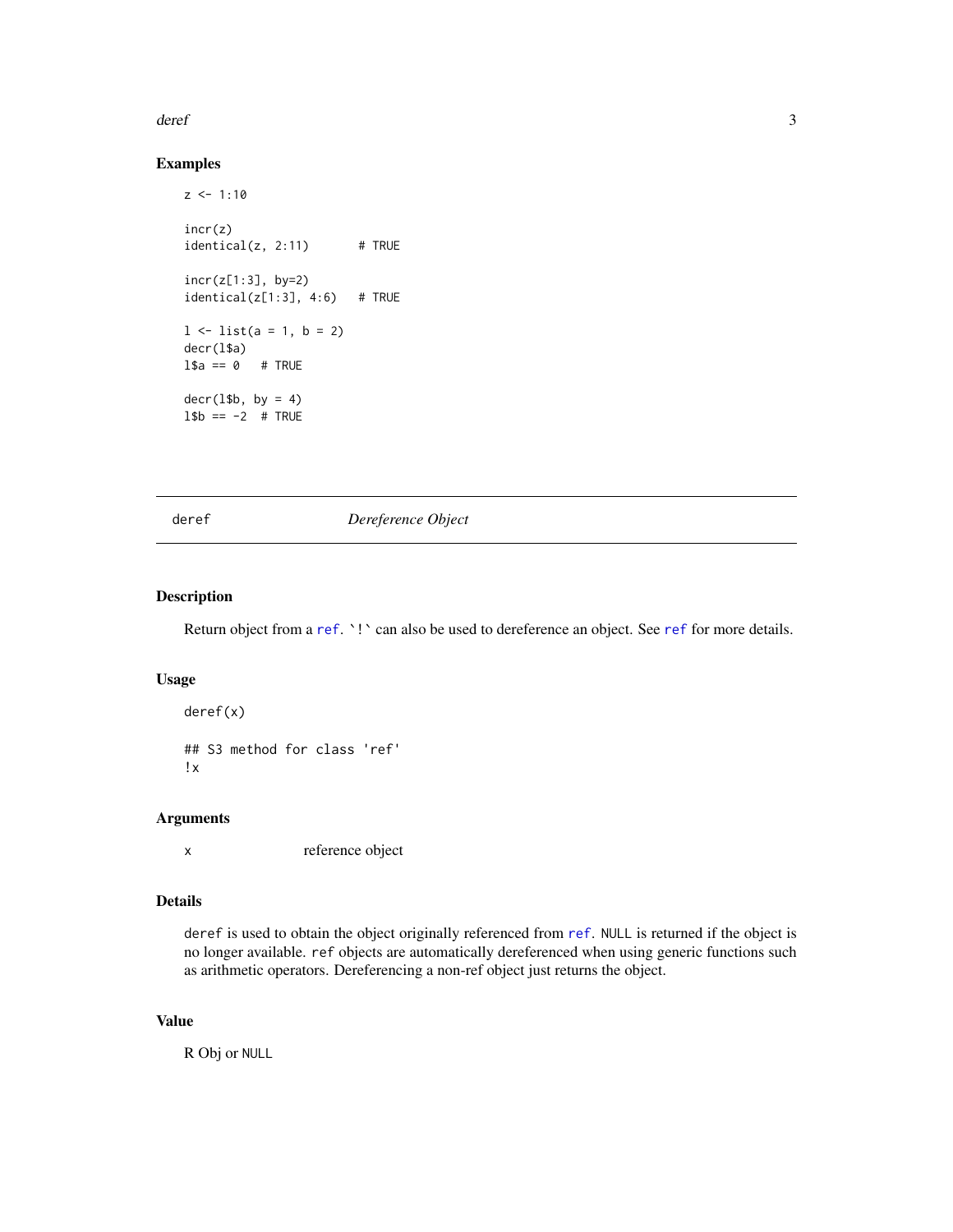#### Examples

```
# Create a vectors of random numbers
x \leq -rnorm(10)y \leftarrow runif(10)# Create a reference to the random numbers
ref_to_x \leftarrow ref(x)ref\_to_y \leftarrow ref(y)# Place references in a list
list_of_refs \leftarrow list(x = ref_to_x, y = ref_to_y)# Check sum of refs 'x' and 'y'
# Note that both `+` and `sum` automatically deref
sum1 <- sum(list_of_refs$x + list_of_refs$y)
# Update 'x' and calculate new sum
x \le - rnorm(10)
sum2 <- sum(list_of_refs$x + list_of_refs$y)
# check diff in sums to see if 'list_of_refs' updated
sum2 - sum1# Obtain a reference to an expression
ref_to_part \leftarrow ref(x[2:5] + 3)deref(ref_to_part)
# Another expression reference
refs_to_list <- ref(list(x, y))
deref(refs_to_list)
x <- "hello"
y <- "world"
deref(refs_to_list)
# Alternative, `!` can be used for dereferencing
!refs_to_list
identical(!refs_to_list, deref(refs_to_list))
# Referencing data.frame columns
dat \le data.frame(first = 1:4, second = 5:8)
ref_to_first <- ref(dat$first)
mean1 <- mean(!ref_to_first)
dat$first <- dat$first * 4
mean2 <- mean(!ref_to_first)
mean2 == 4*mean1
```
# Many operations automatically dereference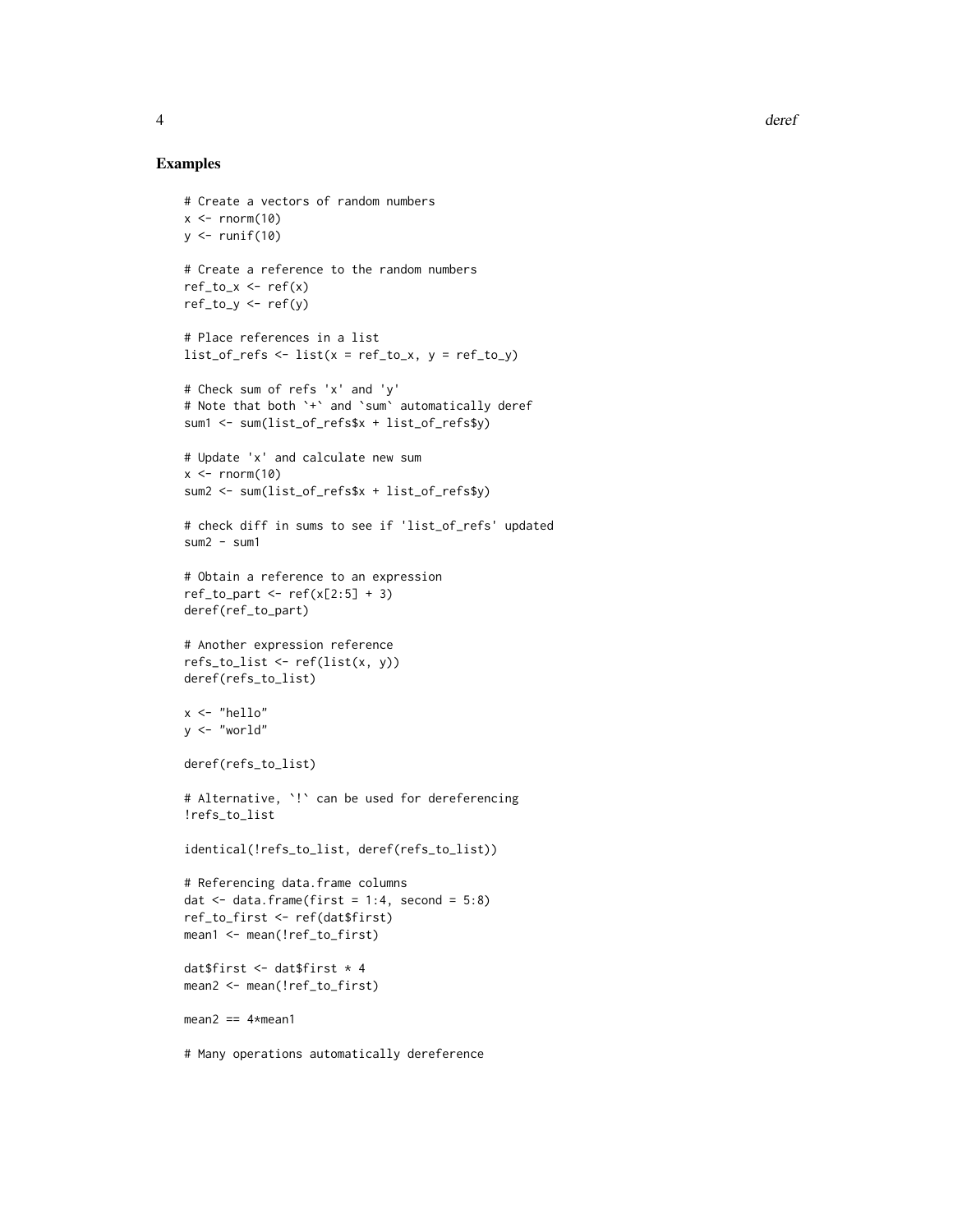#### <span id="page-4-0"></span>Extract 5 and 5 and 5 and 5 and 5 and 5 and 5 and 5 and 5 and 5 and 5 and 5 and 5 and 5 and 5 and 5 and 5 and 5 and 5 and 5 and 5 and 5 and 5 and 5 and 5 and 5 and 5 and 5 and 5 and 5 and 5 and 5 and 5 and 5 and 5 and 5 an

```
ref\_to\_first * 5ref\_to_x == ref\_to_ycos(ref_to_first)
max(ref_to_first)
```
<span id="page-4-1"></span>Extract *Extract or Replace Parts of a Referenced Object*

## Description

Operators acting on a [ref](#page-21-1) object that extract part of the underlying object at the supplied indices, or replaces parts. These operators modify or extract from the object that is referenced, not the reference! Use [sref](#page-25-1) is this behavior is undesirable.

#### Usage

```
## S3 method for class 'ref'
x$name
## S3 method for class 'sref'
x$..., value
## S3 replacement method for class 'ref'
x$name <- value
## S3 replacement method for class 'sref'
x$... \leq value
## S3 method for class 'ref'
x[...]
## S3 method for class 'sref'
x[..., value]
## S3 replacement method for class 'ref'
x[\ldots] <- value
## S3 replacement method for class 'sref'
x[\ldots] <- value
## S3 method for class 'ref'
x[[...]]
## S3 method for class 'sref'
x[[..., value]]
```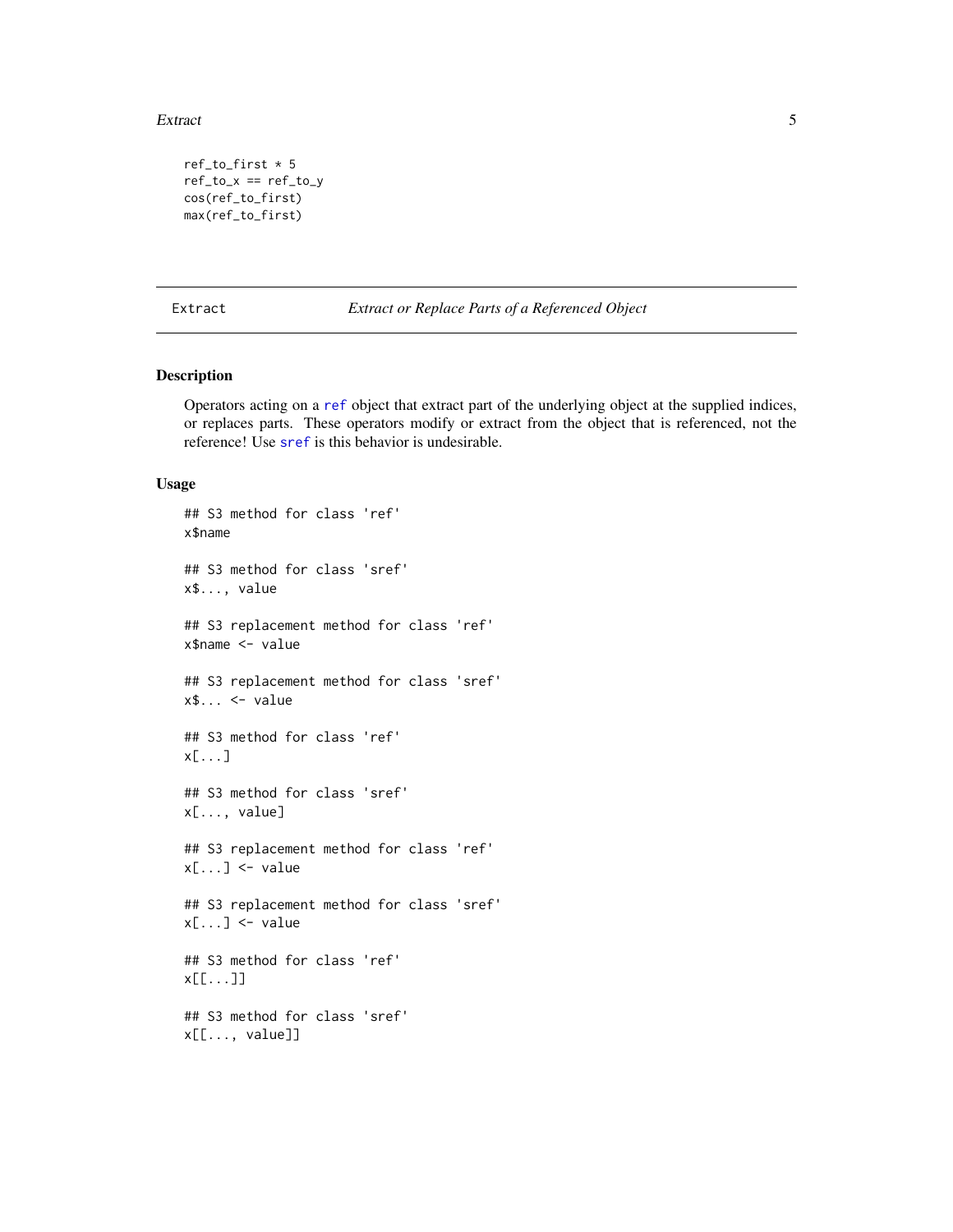#### **6** Extract

```
## S3 replacement method for class 'ref'
x[[...]] <- value
## S3 replacement method for class 'sref'
x[[...]] <- value
```
## Arguments

|       | object of class "ref"                                                                               |
|-------|-----------------------------------------------------------------------------------------------------|
| name  | literal character string or a name                                                                  |
| .     | values passed to the function after dereferencing                                                   |
| value | object, usually of a similar class as the dereferenced value of x, used for assign-<br>ing in place |

## Value

Object of class "ref"

```
x \leftarrow list(
 a = 1,b = "hello",
  "world"
\mathcal{L}ref_to_x <- ref(x)
# Extract parts of 'x' from the reference
ref_to_x$a
ref_to_x[2:3]
ref_to_x[["b"]]
# Replace parts of 'x' through the reference
ref_to_x[["a"]] <- 100
x$a == 100
ref_to_x$b <- "bye"
x$b == "bye"
ref_to_x[2:3] <- list(2, 3)
print(x)
```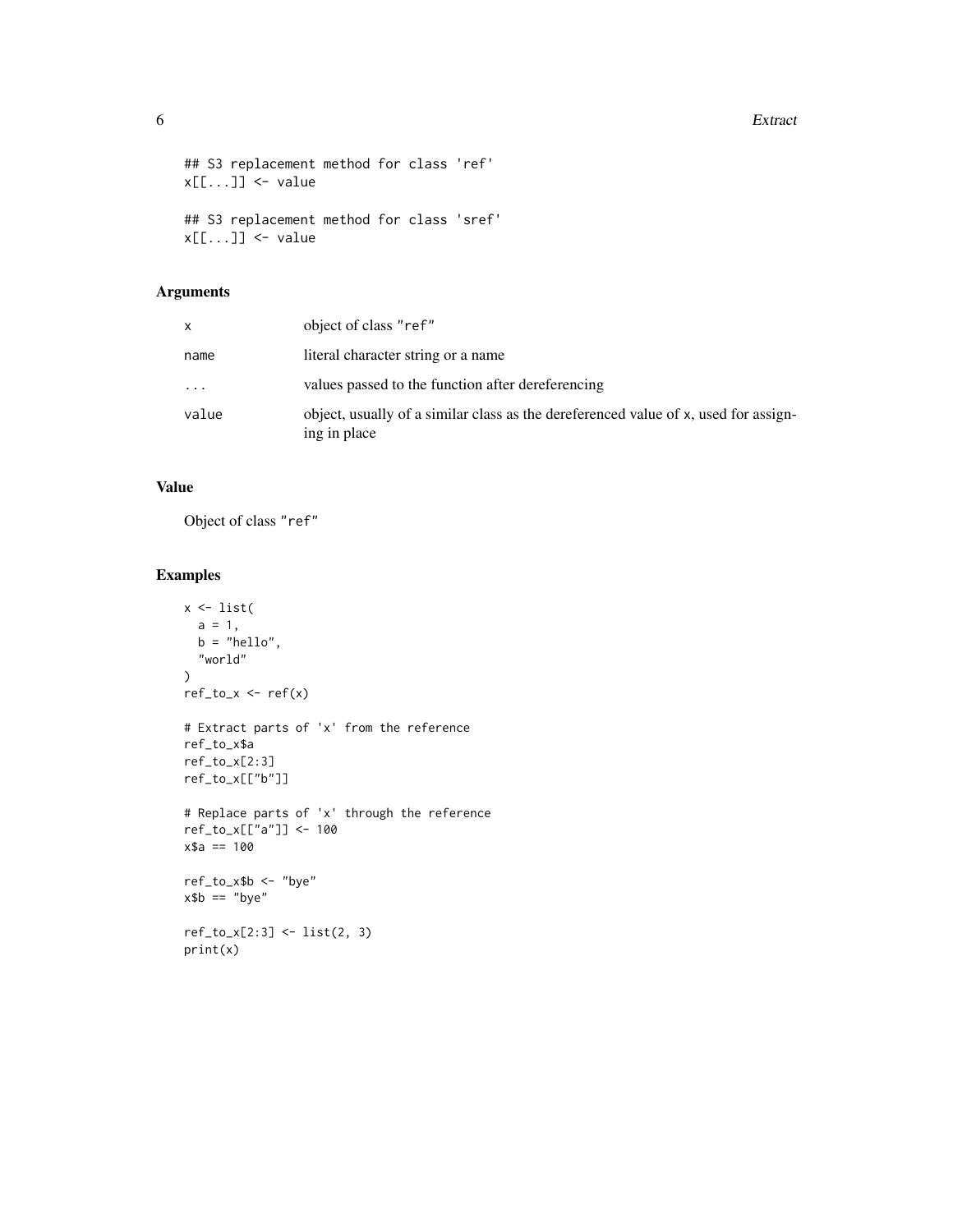<span id="page-6-0"></span>

Functions to obtain or set the environment to which a [ref](#page-21-1) or [sref](#page-25-1) object points.

## Usage

getEnv(x)

setEnv(x, e)

## Arguments

|   | object of class "ref" or "sref"               |
|---|-----------------------------------------------|
| A | new environment to which the reference points |

#### Value

environment for getEnv or reference object for setEnv

#### Examples

```
x \le -1:10ref_to_x \leftarrow ref(x)ref_env <- getEnv(ref_to_x)
ref_sym <- getSym(ref_to_x)
identical(ref_env, .GlobalEnv)
identical(ref_sym, "x")
e \leftarrow new . env()e$x <- 100
ref_to_x <- setEnv(ref_to_x, e)
!ref_to_x
```
getIndex *Extract or Set Slice Index*

## Description

Functions to obtain or set the index to which a [slice](#page-24-1) object points.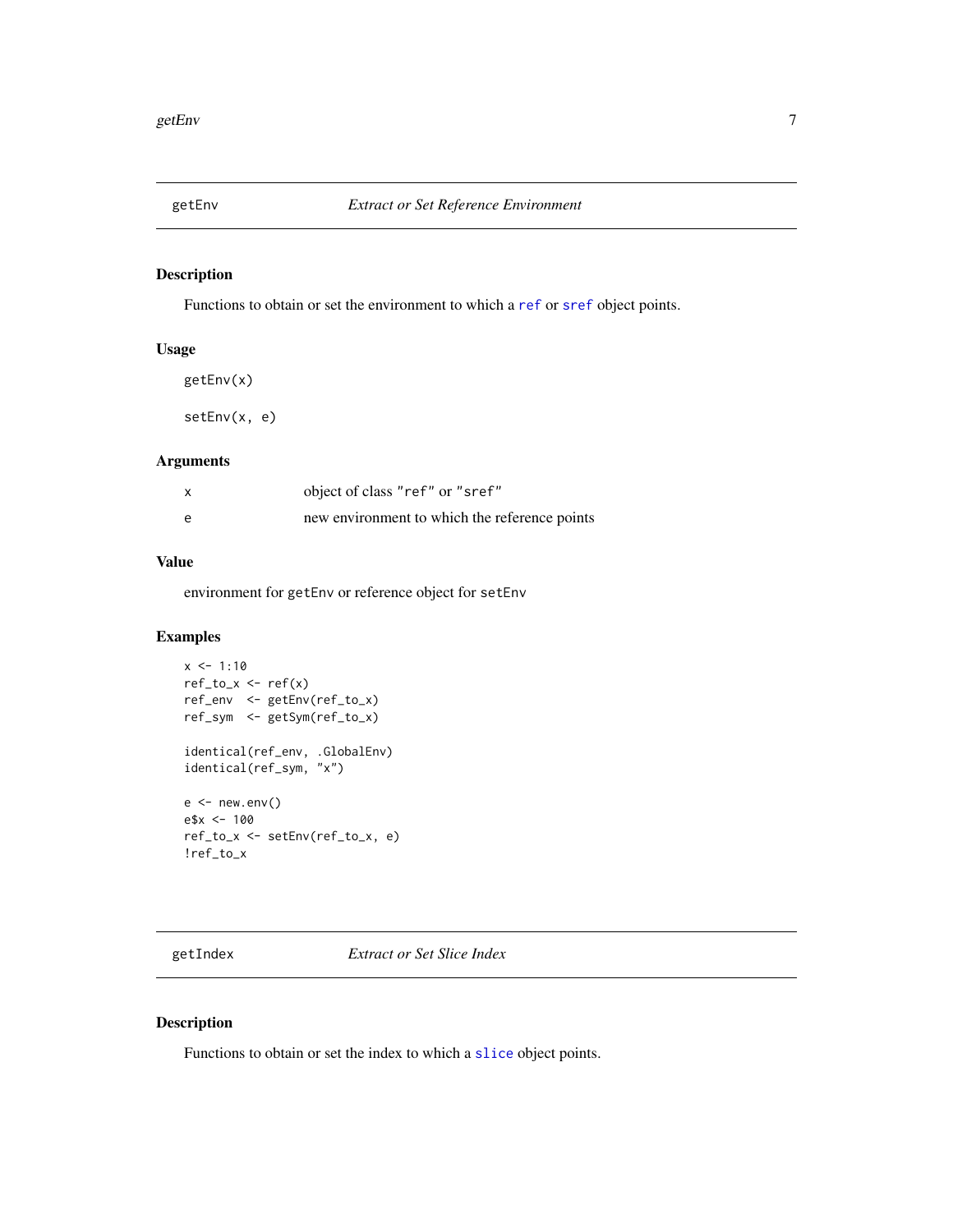#### <span id="page-7-0"></span>Usage

getIndex(x)

setIndex(x, ...)

## Arguments

|         | object of class "slice"                                  |
|---------|----------------------------------------------------------|
| $\cdot$ | objects compatible with extracting or replacing a vector |

## Value

object of class "slice"

#### Examples

```
x \leftarrow \text{matrix}(1:9, \text{ nrow=3})slice_x \leftarrow slice(x, 2:3, 1)
identical(getIndex(slice_x), list(2:3, 1)) # TRUE
setIndex(slice_x, list(1, substitute()))
identical(!slice_x, c(1, 4, 7)) # TRUE
```
getSym *Extract or Set Reference Symbol*

## Description

Functions to obtain or set the object name to which a [ref](#page-21-1) or [sref](#page-25-1) object points.

## Usage

getSym(x)

setSym(x, sym)

## Arguments

| X   | object of class "ref"                                               |
|-----|---------------------------------------------------------------------|
| sym | symbol or character naming the object to which the reference points |

## Value

character of length 1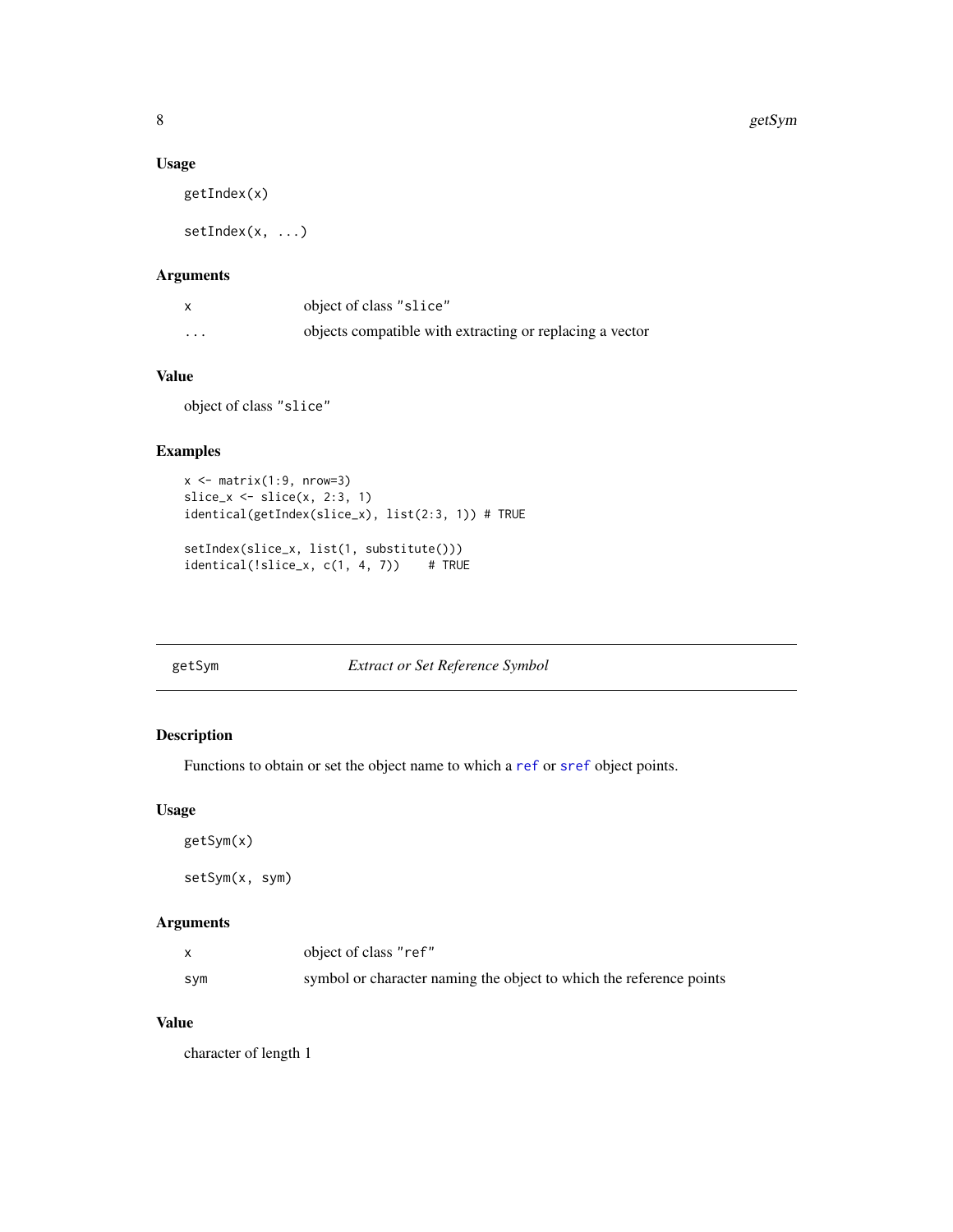<span id="page-8-0"></span>incr **9** 

#### Examples

```
x \le -1:10ref_to_x \leftarrow ref(x)ref_env <- getEnv(ref_to_x)
ref_sym <- getSym(ref_to_x)
identical(ref_env, .GlobalEnv)
identical(ref_sym, "x")
y < -500ref_to_x <- setSym(ref_to_x, y)
!ref_to_x
```
<span id="page-8-1"></span>

#### incr *Increment Value In Place*

#### Description

Increase the value of an object on the search path. Equivalent to  $x++$  or  $x+=$  by in other languages.

## Usage

 $incr(x, by = 1)$ 

#### Arguments

|    | object to be incremented; can be a symbol, character, or extraction language<br>object. |
|----|-----------------------------------------------------------------------------------------|
| bv | value to increase x by; defaults to 1.                                                  |

## Details

incr quotes object x, then attempts to determine the primary object to be modified. For example, z will be the 'primary object' in  $inc(z[1:4])$ . incr then searches for the primary object in the search path and records the environment.  $x \leq -x + by$  is then evaluated within the recorded environment.

The quoted object can be a symbol or character object. It can also be language object, though the primary call must be either  $\hat{S}$ ,  $[\hat{C}, \hat{C}]$ . These can be nested. For example,  $x[1]$  or  $x[2,1][3]$  is acceptable, but sqrt(x) is not.

See [decr](#page-1-1) to decrease the value.

#### Value

the value of x incremented by by, invisibly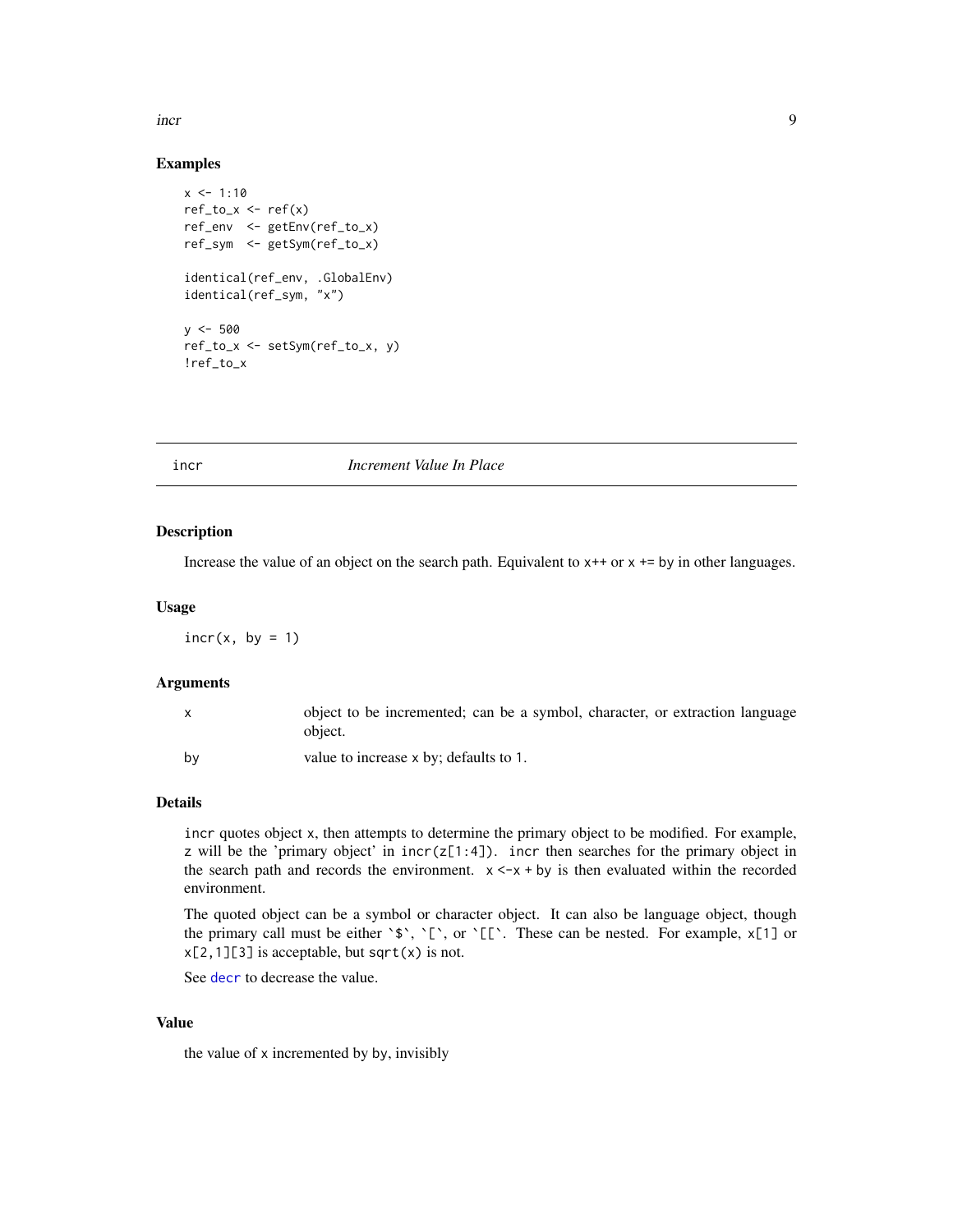<span id="page-9-0"></span>10 is.nullref

## Examples

```
z \le -1:10incr(z)
identical(z, as.numeric(2:11)) # TRUE
incr(z[1:3], by=2)
identical(z[1:3], as.numeric(4:6)) # TRUE
1 \leftarrow list(a = 1, b = 2)
decr(l$a)
1$a == 0 # TRUE
decr(1$b, by = 4)
1$b == -2 # TRUE
```
is.nullref *Is Reference Null?*

## Description

Check whether a [ref](#page-21-1) points to a NULL object or an object that no longer exists.

## Usage

is.nullref(x)

#### Arguments

x object of class "ref"

#### Value

TRUE if x is not a reference or points to an object that does not exist; otherwise FALSE.

```
# Create a vectors of random numbers and a reference
x \leftarrow \text{norm}(10)ref\_to_x \leftarrow ref(x)# Delete 'x' and check if NULL
is.nullref(ref_to_x) # FALSE
rm(x)is.nullref(ref_to_x) # TRUE
```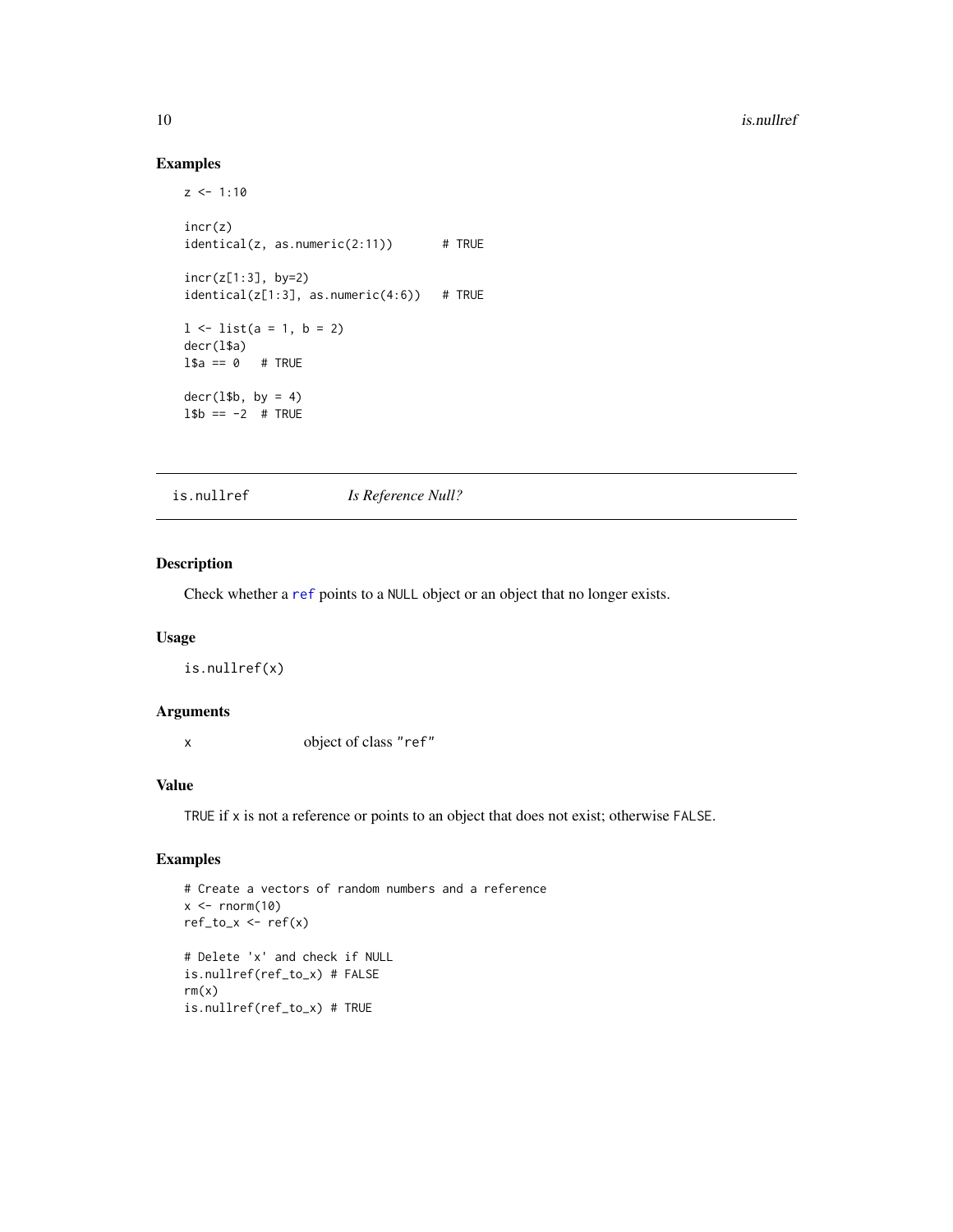<span id="page-10-0"></span>

Check whether an R Object inherits a reference class.

## Usage

is.ref(x) is.sref(x) is.rfexpr(x) is.slice(x) is.a.ref(x)

## Arguments

x object of any class

## Value

TRUE if x is a reference object, otherwise FALSE

## Functions

- is.sref: check whether object is an 'sref' object
- is.rfexpr: check whether object is a reference expression
- is.slice: check whether object references a slice of a vector
- is.a.ref: check whether object is any type of reference class

```
# Create a vectors of random numbers
x < - rnorm(10)
# Create a reference to the random numbers
ref_to_x \leftarrow ref(x)is.ref(ref_to_x) # TRUE
```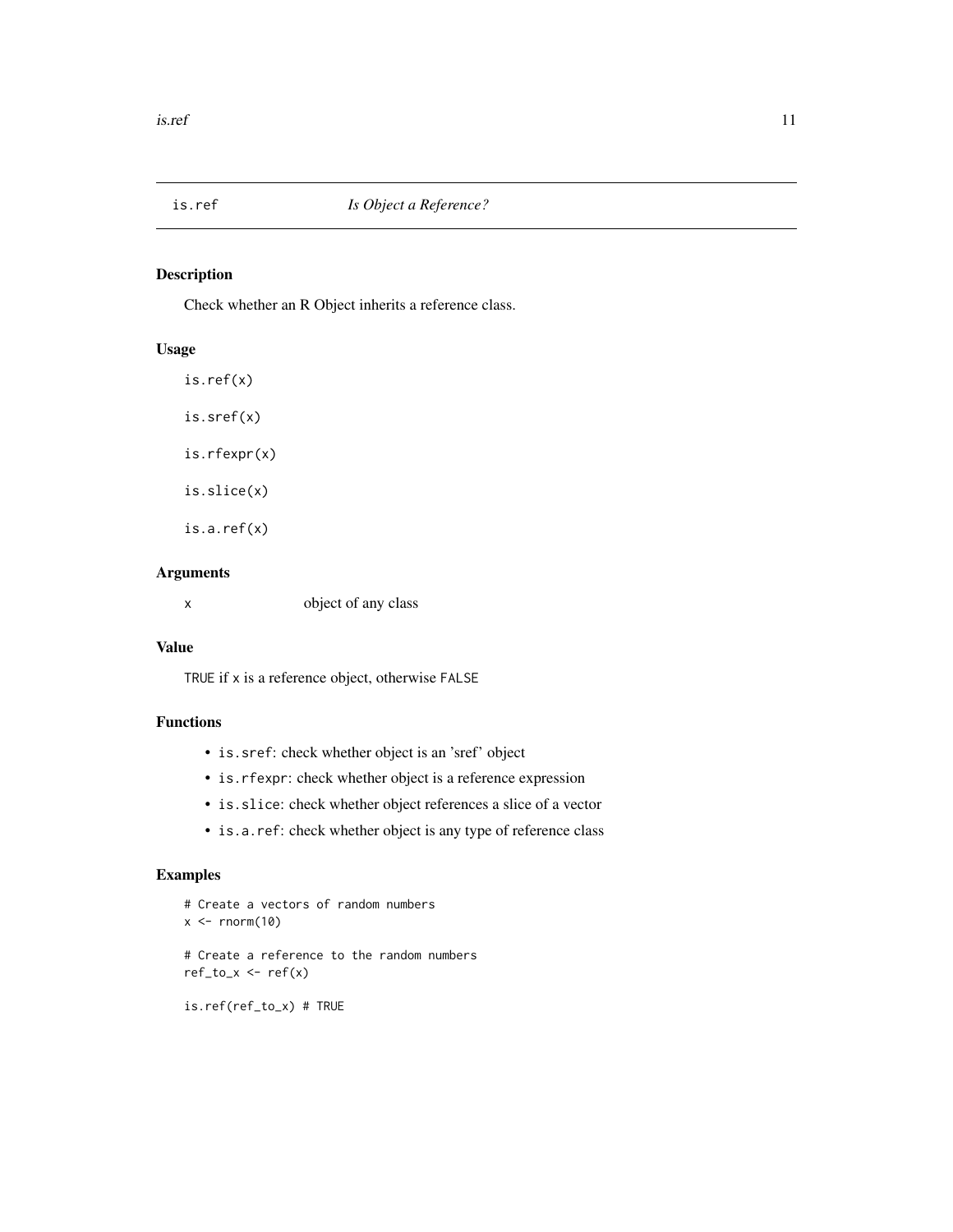<span id="page-11-0"></span>

[ref](#page-21-1) methods for use with [iter](#page-0-0) in the eList package. It allows ref objects to be used with the different vector comprehensions in the package and with functions such as [lapply](#page-0-0) in base R.

#### Usage

```
## S3 method for class 'ref'
iter(x)
## S3 method for class 'slice'
iter(x)
## S3 method for class 'rfexpr'
iter(x)
```
## Arguments

x object to be looped across

#### Value

a vector

## Examples

```
x <- sample(1:10, 5, replace=TRUE)
slice_x <- slice(x, 1:2)
```

```
lapply(eList::iter(slice_x), print)
```
match\_cond.ref *Check and Evaluate Match Condition*

## Description

[ref](#page-21-1) methods for use with [Match](#page-0-0) in the matchr package.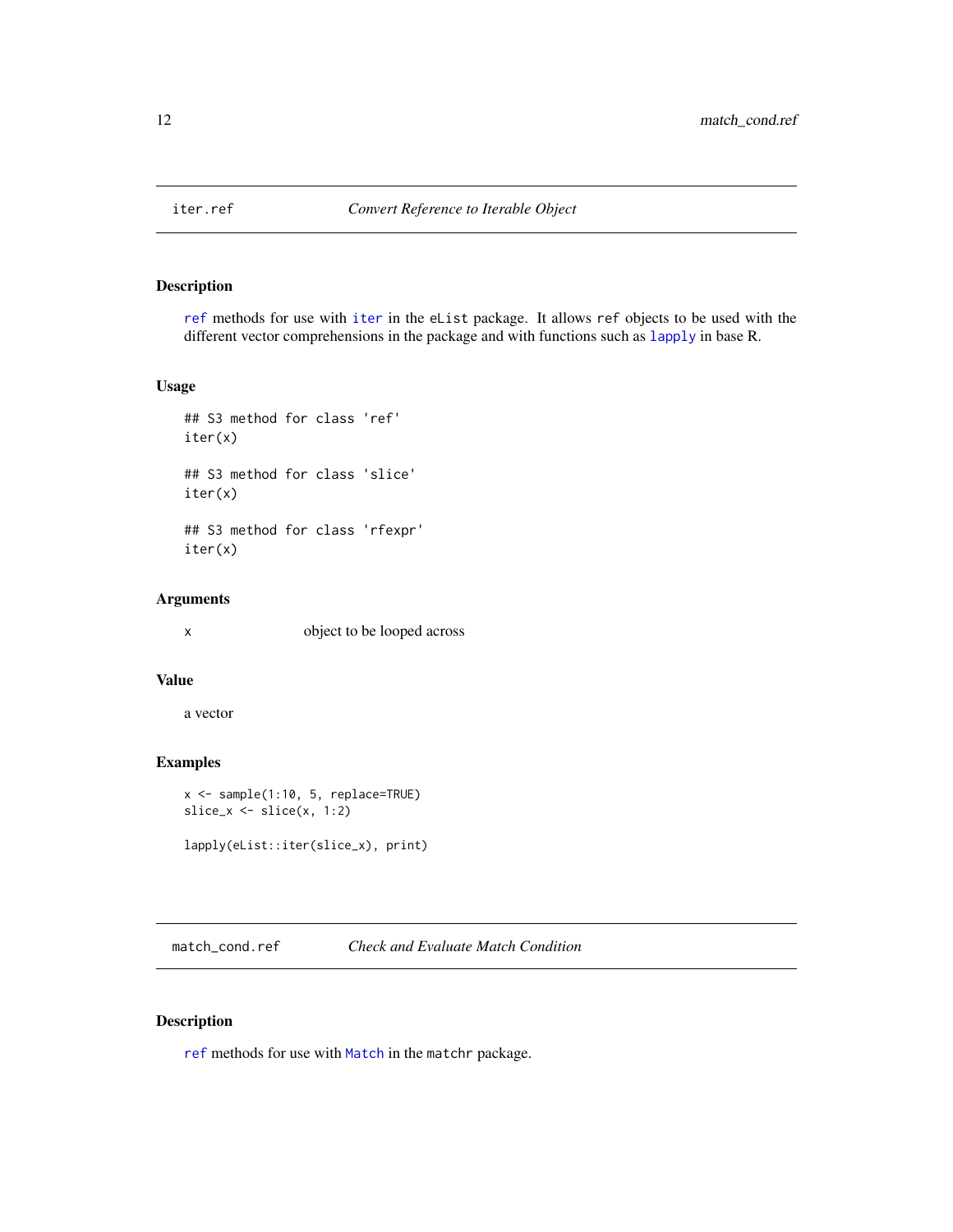## <span id="page-12-0"></span>match\_cond.ref 13

#### Usage

```
## S3 method for class 'ref'
match_cond(cond, x, do, ...)
## S3 method for class 'sref'
match_cond(cond, x, do, ...)
## S3 method for class 'slice'
match_cond(cond, x, do, ...)
## S3 method for class 'rfexpr'
match_cond(cond, x, do, ...)
```
## Arguments

| cond      | match condition                                                                                                                                                           |
|-----------|---------------------------------------------------------------------------------------------------------------------------------------------------------------------------|
| x         | object being matched                                                                                                                                                      |
| do        | return expression associated with the condition. If cond is matched with x, then<br>do should be evaluated and returned in a list with $TRUE$ : $list (TRUE, eval(do))$ . |
| $\ddotsc$ | arguments passed to evaluation                                                                                                                                            |

#### Details

See [Match](#page-0-0) for details about the implementation of match\_cond. When matching, ref conditions check whether  $x$  is a ref object. If so, then a match occurs if the condition and  $x$  point to the same object. Otherwise, the condition is dereferenced and the resulting value is checked using the appropriate match condition. Note that a [slice](#page-24-1) is never matched with a [ref](#page-21-1) and vice versa, though [ref](#page-21-1) and [sref](#page-25-1) objects may match if they point to the same object.

## Value

FALSE if no match, or a list containing TRUE and the evaluated expression

```
x \le -1:10ref\_to_x \leftarrow ref(x)matchr::Match(
 x,
  is.character -> "is a character",
  ref_to_x -> "same as reference", # <- MATCH
               . -> "anything else"
)
```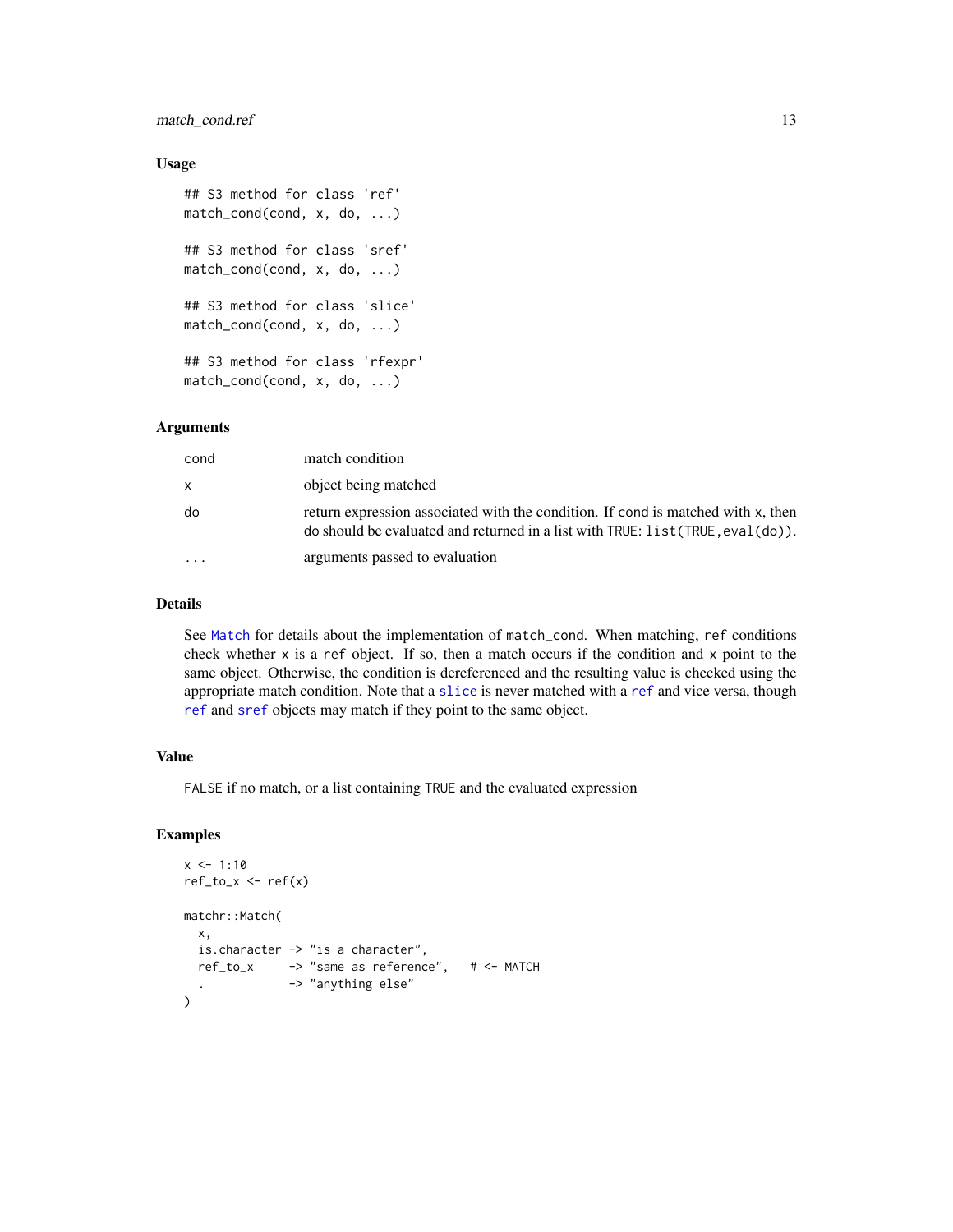<span id="page-13-1"></span><span id="page-13-0"></span>These functions automatically call [deref](#page-2-1) when applied to a [ref](#page-21-1) or "rfexpr" object. Therefore, there is no need to explicitly call deref. [sref](#page-25-1) objects will need to be explicitly dereferenced before applying these functions. All functions are from base R.

#### Usage

```
## S3 method for class 'ref'
Math(x, \ldots)## S3 method for class 'ref'
Ops(e1, e2)
## S3 method for class 'ref'
Complex(z)
## S3 method for class 'ref'
Summary(..., na.rm = FALSE)
## S3 method for class 'rfexpr'
Math(x, \ldots)## S3 method for class 'rfexpr'
Ops(e1, e2)
## S3 method for class 'rfexpr'
Complex(z)
## S3 method for class 'rfexpr'
Summary(..., na.rm = FALSE)
## S3 method for class 'ref'
all.equal(target, current, ...)
## S3 method for class 'ref'
anyDuplicated(x, incomparables = FALSE, ...)## S3 method for class 'ref'
as.character(x, ...)
## S3 method for class 'ref'
as.data.frame(x, row.names = NULL, optional = FALSE, ...)
```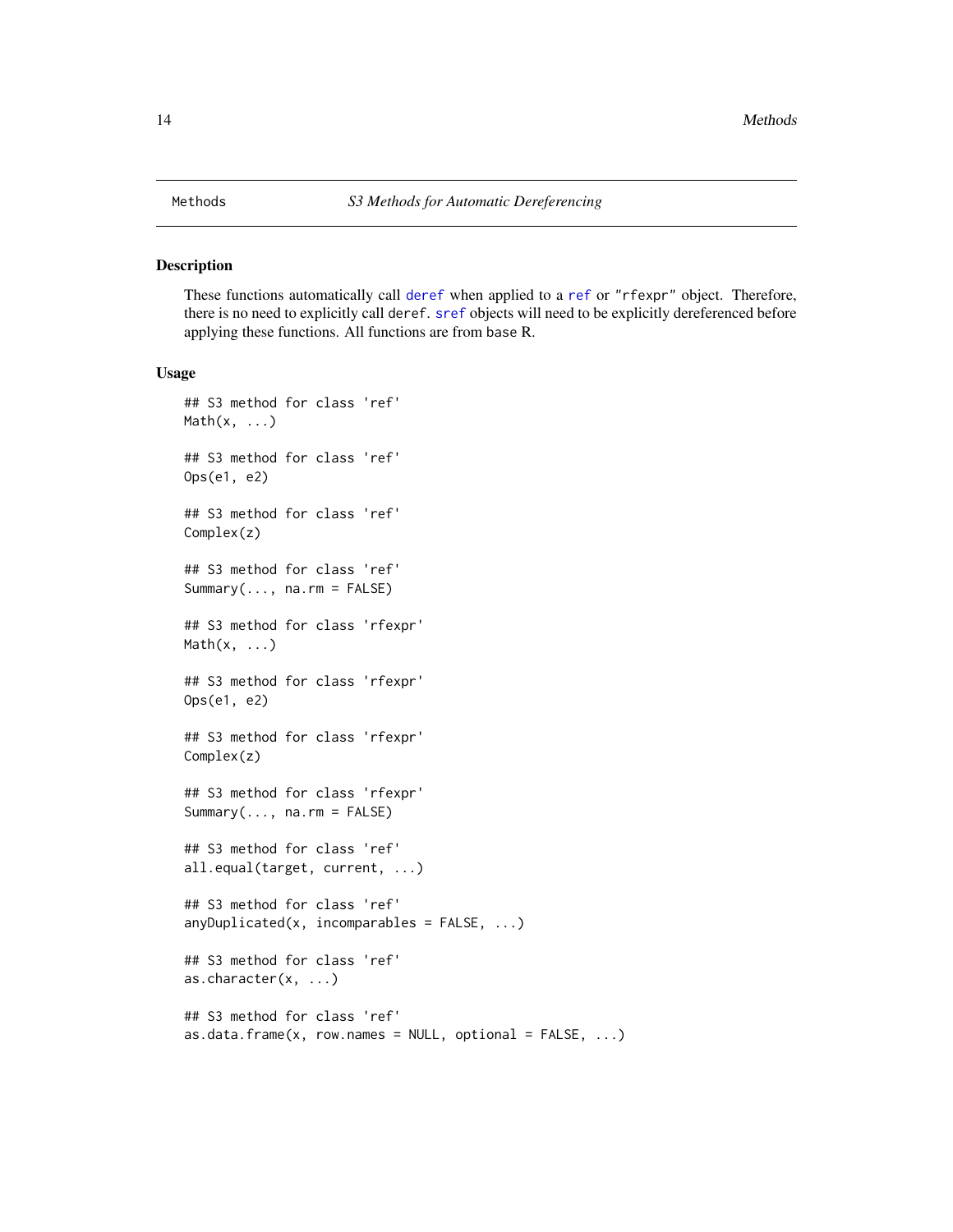#### Methods and the set of the set of the set of the set of the set of the set of the set of the set of the set of the set of the set of the set of the set of the set of the set of the set of the set of the set of the set of t

```
## S3 method for class 'ref'
as.Date(x, \ldots)## S3 method for class 'ref'
as.double(x, ...)## S3 method for class 'ref'
as.function(x, ...)
## S3 method for class 'ref'
as.list(x, \ldots)## S3 method for class 'ref'
as.matrix(x, \ldots)## S3 method for class 'ref'
as.POSIXct(x, tz = ", ...)
## S3 method for class 'ref'
as.POSIXlt(x, tz = "", ...)## S3 method for class 'ref'
as.single(x, ...)
## S3 method for class 'ref'
as.table(x, \ldots)## S3 method for class 'ref'
c(\ldots)## S3 method for class 'ref'
cut(x, \ldots)## S3 method for class 'ref'
diff(x, \ldots)## S3 method for class 'ref'
dim(x)
## S3 method for class 'ref'
droplevels(x, ...)
## S3 method for class 'ref'
duplicated(x, incomparables = FALSE, ...)
## S3 method for class 'ref'
format(x, \ldots)
```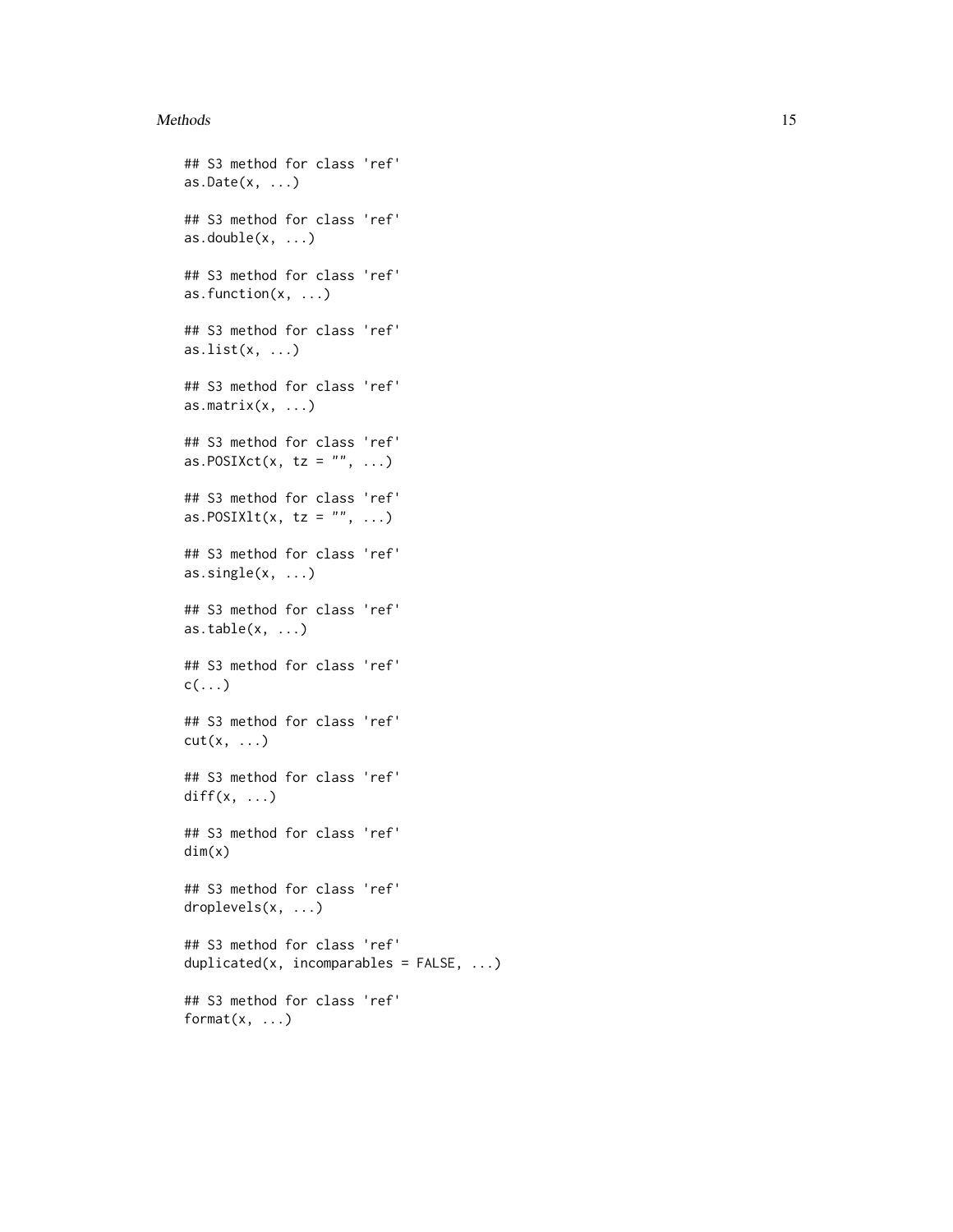16 Methods and the contract of the contract of the contract of the contract of the contract of the contract of the contract of the contract of the contract of the contract of the contract of the contract of the contract of

```
## S3 method for class 'ref'
isSymmetric(object, ...)
## S3 method for class 'ref'
kappa(z, \ldots)## S3 method for class 'ref'
labels(object, ...)
## S3 method for class 'ref'
length(x)
## S3 method for class 'ref'
levels(x)
## S3 method for class 'ref'
mean(x, \ldots)## S3 method for class 'ref'
merge(x, y, \ldots)## S3 method for class 'ref'
qr(x, \ldots)## S3 method for class 'ref'
rep(x, \ldots)## S3 method for class 'ref'
rev(x)
## S3 method for class 'ref'
round(x, digits = \emptyset)
## S3 method for class 'ref'
row.names(x)
## S3 method for class 'ref'
solve(a, b, ...)## S3 method for class 'ref'
sort(x, decreasing = FALSE, ...)## S3 method for class 'ref'
aggregate(x, ...)
## S3 method for class 'ref'
coef(object, ...)
```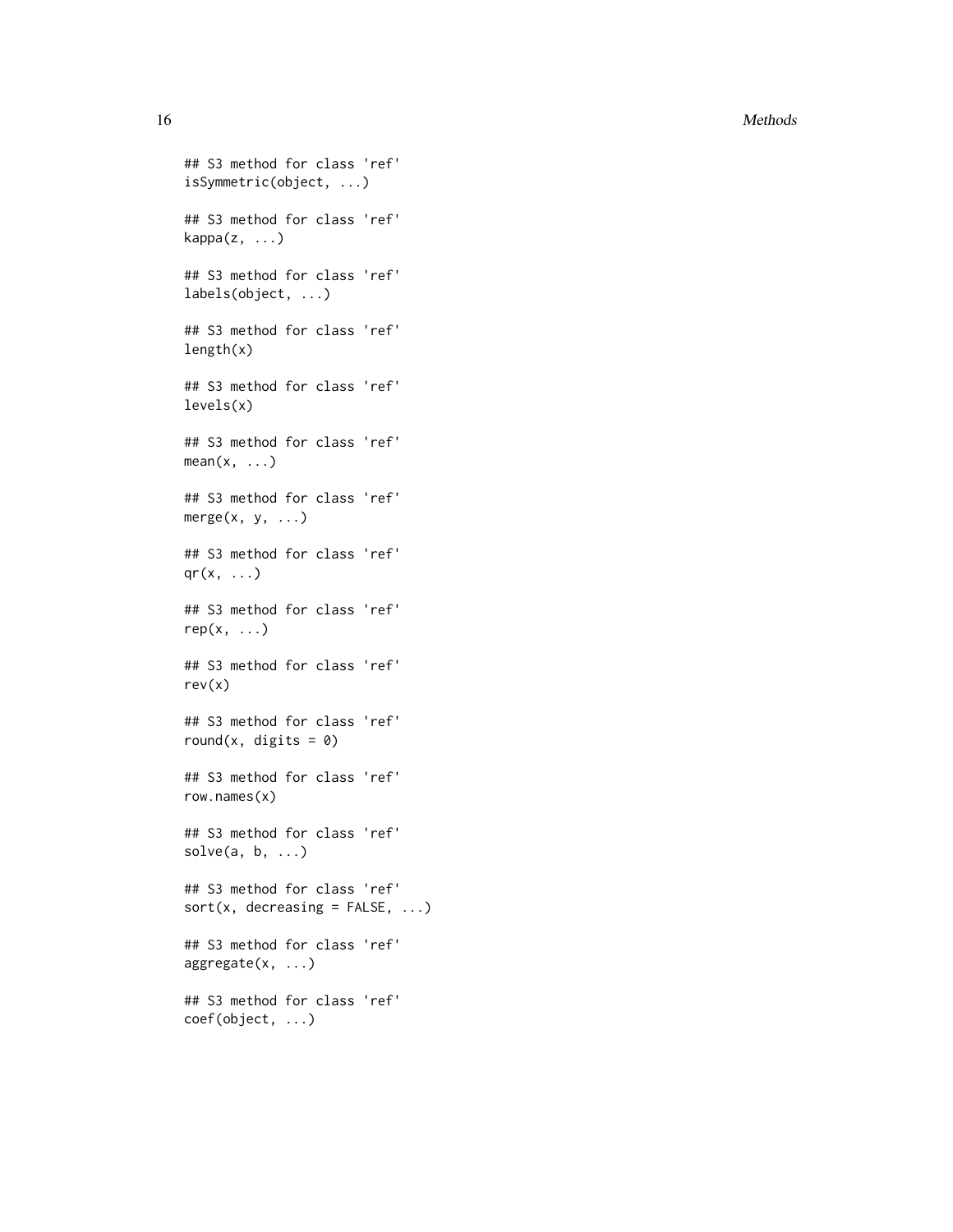#### Methods and the contract of the contract of the contract of the contract of the contract of the contract of the contract of the contract of the contract of the contract of the contract of the contract of the contract of th

```
## S3 method for class 'ref'
confint(object, parm, level = 0.95, ...)## S3 method for class 'ref'
fitted(object, ...)
## S3 method for class 'ref'
median(x, na.rm = FALSE, ...)## S3 method for class 'ref'
model.frame(formula, ...)
## S3 method for class 'ref'
model.matrix(object, ...)
## S3 method for class 'ref'
na.omit(object, ...)
## S3 method for class 'ref'
plot(x, y, \ldots)## S3 method for class 'ref'
predict(object, ...)
## S3 method for class 'ref'
residuals(object, ...)
## S3 method for class 'ref'
summary(object, ...)
## S3 method for class 'ref'
terms(x, \ldots)## S3 method for class 'ref'
vcov(object, ...)
## S3 method for class 'ref'
window(x, \ldots)## S3 method for class 'rfexpr'
all.equal(target, current, ...)
## S3 method for class 'rfexpr'
anyDuplicated(x, incomparables = FALSE, ...)## S3 method for class 'rfexpr'
as.character(x, ...)
```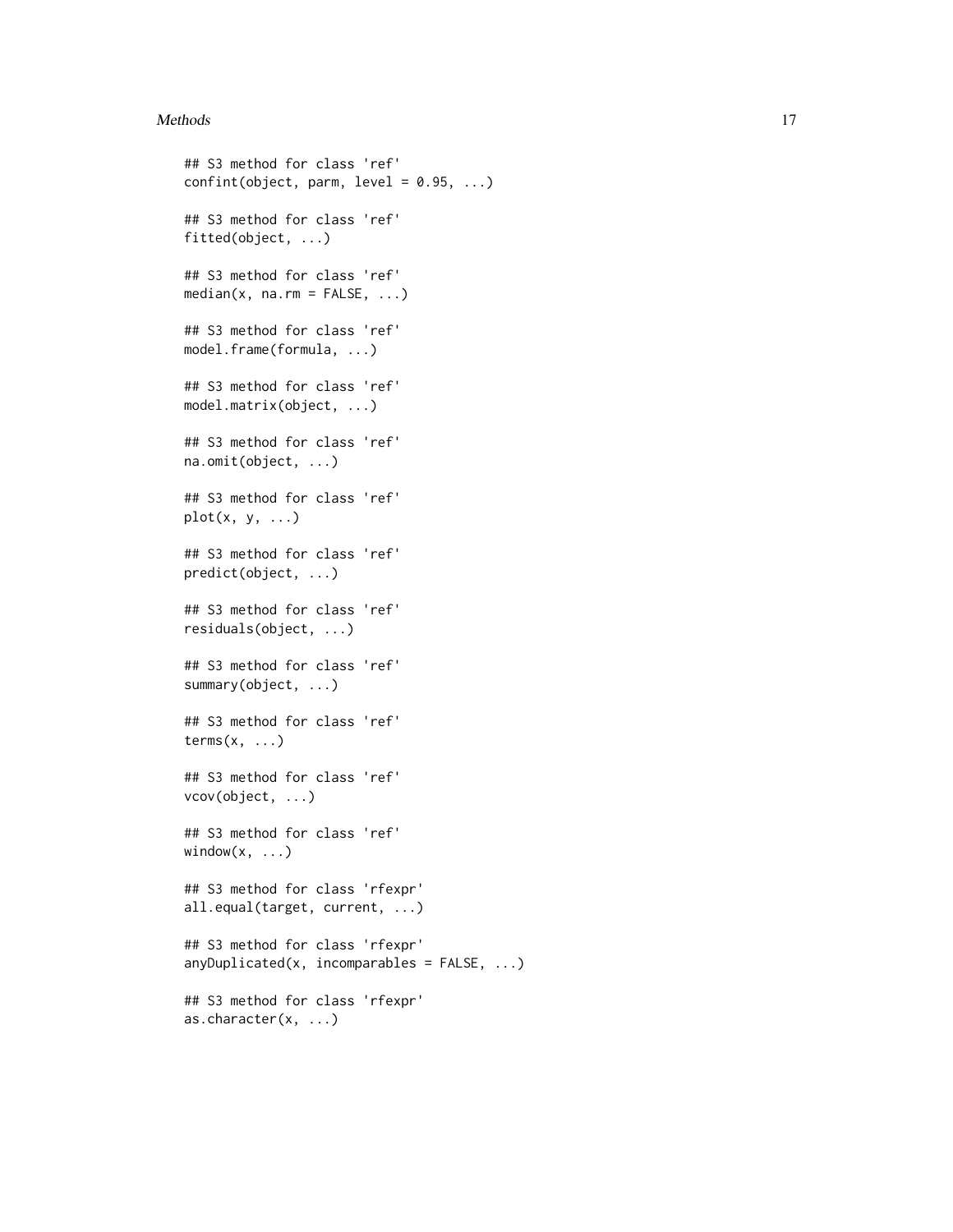#### 18 Methods and the contract of the contract of the contract of the contract of the contract of the contract of the contract of the contract of the contract of the contract of the contract of the contract of the contract of

```
## S3 method for class 'rfexpr'
as.data.frame(x, row.names = NULL, optional = FALSE, ...)
## S3 method for class 'rfexpr'
as. Date(x, ...)## S3 method for class 'rfexpr'
as.double(x, ...)## S3 method for class 'rfexpr'
as.function(x, ...)
## S3 method for class 'rfexpr'
as.list(x, \ldots)## S3 method for class 'rfexpr'
as.matrix(x, \ldots)## S3 method for class 'rfexpr'
as.POSIXct(x, tz = "", ...)## S3 method for class 'rfexpr'
as.POSIXlt(x, tz = "", ...)## S3 method for class 'rfexpr'
\text{as}.\text{single}(x, \ldots)## S3 method for class 'rfexpr'
as.table(x, \ldots)## S3 method for class 'rfexpr'
c(\ldots)## S3 method for class 'rfexpr'
cut(x, \ldots)## S3 method for class 'rfexpr'
diff(x, \ldots)## S3 method for class 'rfexpr'
dim(x)
## S3 method for class 'rfexpr'
droplevels(x, ...)
## S3 method for class 'rfexpr'
duplicated(x, incomparables = FALSE, ...)
```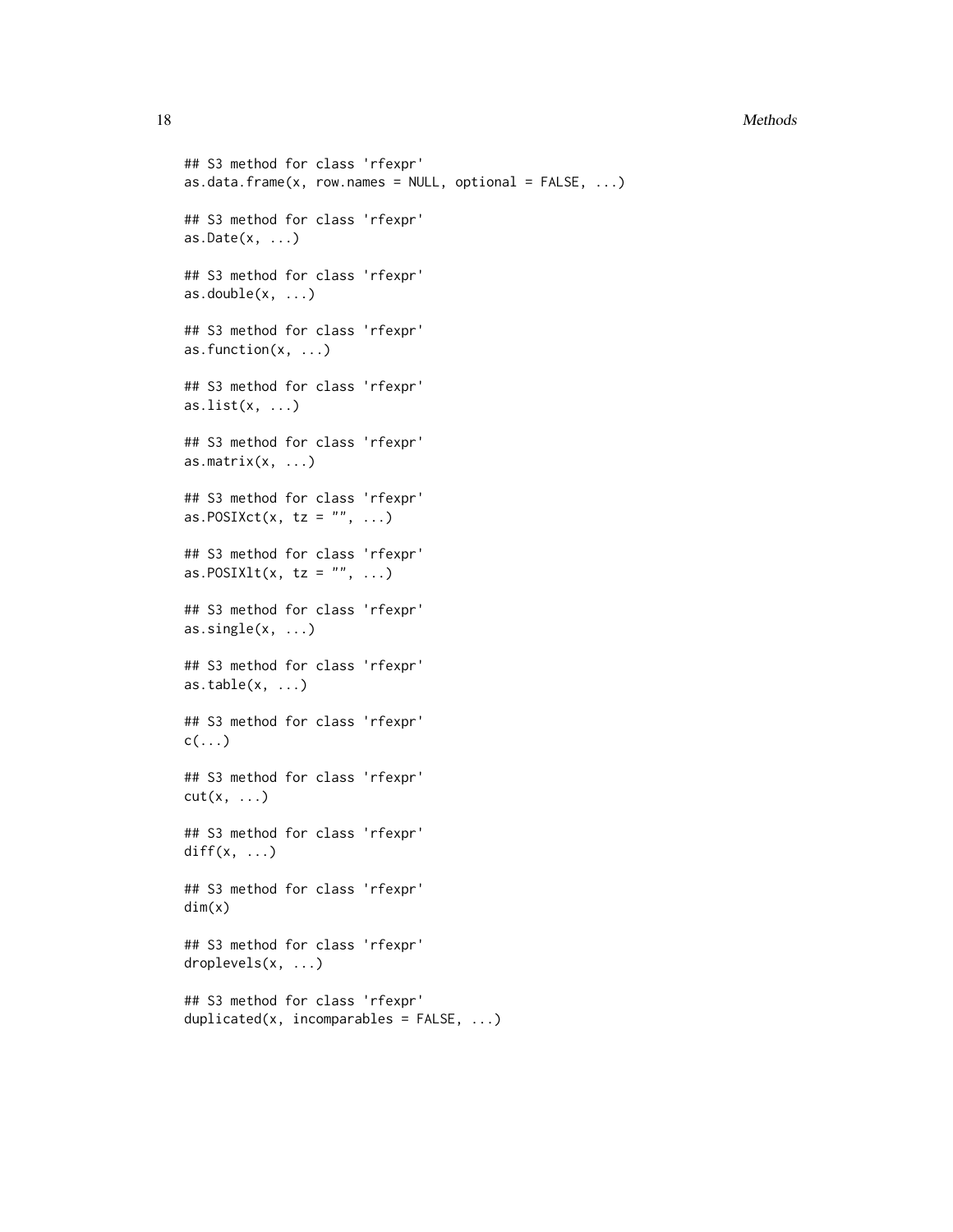#### Methods and the contract of the contract of the contract of the contract of the contract of the contract of the contract of the contract of the contract of the contract of the contract of the contract of the contract of th

```
## S3 method for class 'rfexpr'
format(x, \ldots)## S3 method for class 'rfexpr'
isSymmetric(object, ...)
## S3 method for class 'rfexpr'
kappa(z, \ldots)## S3 method for class 'rfexpr'
labels(object, ...)
## S3 method for class 'rfexpr'
length(x)
## S3 method for class 'rfexpr'
levels(x)
## S3 method for class 'rfexpr'
mean(x, \ldots)## S3 method for class 'rfexpr'
merge(x, y, ...)## S3 method for class 'rfexpr'
qr(x, \ldots)## S3 method for class 'rfexpr'
rep(x, \ldots)## S3 method for class 'rfexpr'
rev(x)
## S3 method for class 'rfexpr'
round(x, digits = \theta)
## S3 method for class 'rfexpr'
row.names(x)
## S3 method for class 'rfexpr'
solve(a, b, \ldots)## S3 method for class 'rfexpr'
sort(x, decreasing = FALSE, ...)## S3 method for class 'rfexpr'
aggregate(x, ...)
```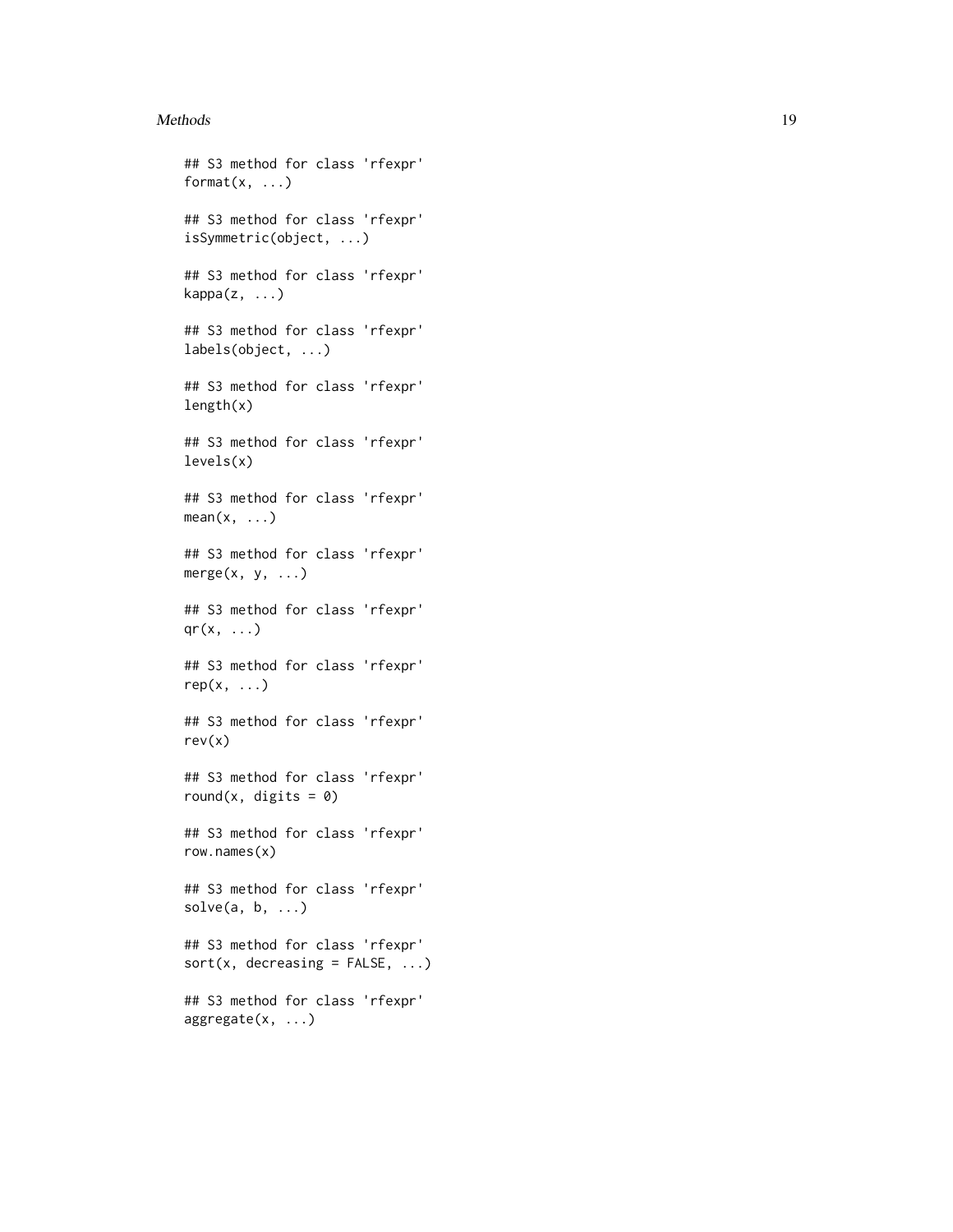#### 20 Methods and the contract of the contract of the contract of the contract of the contract of the contract of the contract of the contract of the contract of the contract of the contract of the contract of the contract of

```
## S3 method for class 'rfexpr'
coef(object, ...)
## S3 method for class 'rfexpr'
confint(object, parm, level = 0.95, ...)## S3 method for class 'rfexpr'
fitted(object, ...)
## S3 method for class 'rfexpr'
median(x, na.rm = FALSE, ...)## S3 method for class 'rfexpr'
model.frame(formula, ...)
## S3 method for class 'rfexpr'
model.matrix(object, ...)
## S3 method for class 'rfexpr'
na.omit(object, ...)
## S3 method for class 'rfexpr'
plot(x, y, ...)## S3 method for class 'rfexpr'
predict(object, ...)
## S3 method for class 'rfexpr'
residuals(object, ...)
## S3 method for class 'rfexpr'
summary(object, ...)
## S3 method for class 'rfexpr'
terms(x, \ldots)## S3 method for class 'rfexpr'
vcov(object, ...)
## S3 method for class 'rfexpr'
```
## Arguments

window $(x, \ldots)$ 

x, y, e1, e2, z, target, current, object, a, b, formula objects of class "ref" other objects passed to the function incomparables, digits, tz, row.names, optional, decreasing, na.rm, parm, level function specific arguments. See the relevant functions for more details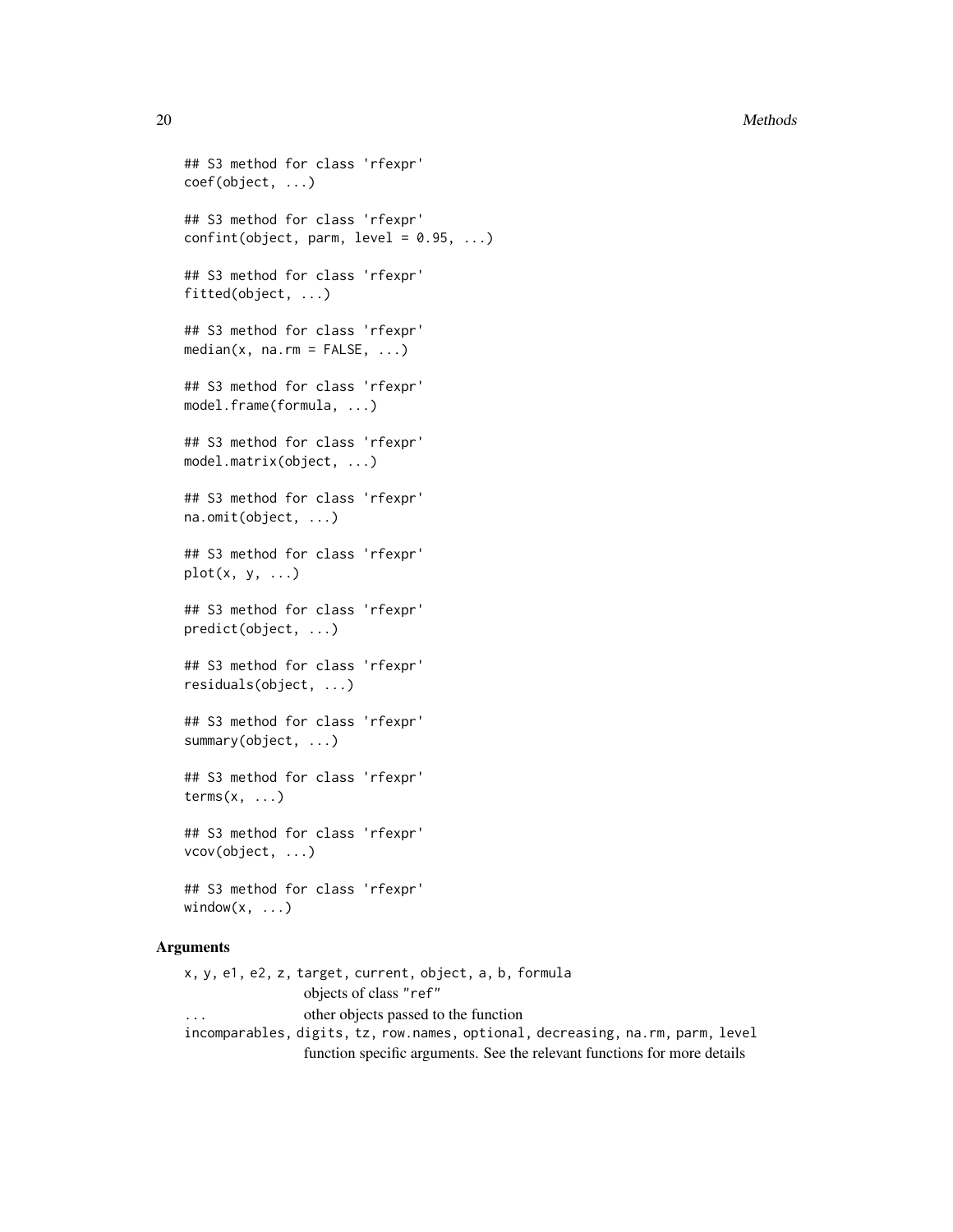## <span id="page-20-0"></span>modify\_by 21

## Value

An R object depending on the function.

## <span id="page-20-1"></span>modify\_by *Modify an Object In Place*

## Description

Update the value pointed to by a [ref](#page-21-1) object. If the new value is a function, the old values will be applied to the function and overwritten.

## Usage

modify\_by(x, value, ...)

## Arguments

| $\mathsf{x}$            | object of class "ref"                                                  |
|-------------------------|------------------------------------------------------------------------|
| value                   | new value or function applied to the object at the referenced location |
| $\cdot$ $\cdot$ $\cdot$ | additional arguments passed to the function                            |

## Value

object of class "ref"

## Examples

```
x \le -1:10ref\_to_x \leftarrow ref(x)
```
# Apply the square root function modify\_by(ref\_to\_x, sqrt) print(x)

# Overwrite the original values modify\_by(ref\_to\_x, "hello world!") print(x)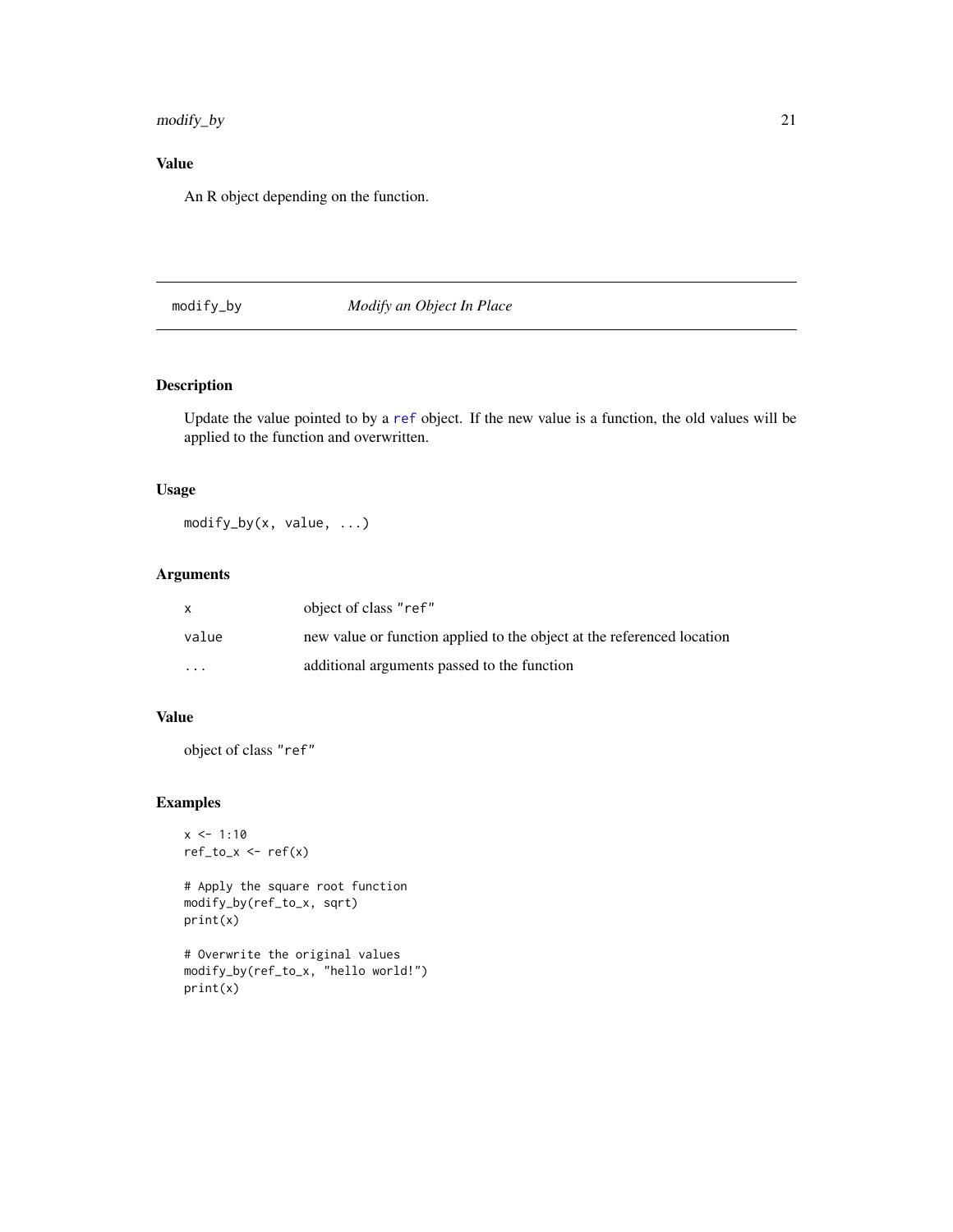<span id="page-21-1"></span><span id="page-21-0"></span>Create a reference to an arbitrary R object. Use [deref](#page-2-1) or  $\cdot$ ! to obtain the values within the referenced object. Use [sref](#page-25-1) to create a safer reference that limits modification in place.

#### Usage

ref(x)

## Arguments

x object to be referenced. x can be a symbol, character, or an expression containing a symbol.

#### Details

Since R does not have reference semantics outside of environments, ref records the environment location of an object rather than its memory address.ref(x) searches for object with name " $x$ " within the search path. If found, a reference to the environment and the name "x" are recorded. Otherwise, an error is returned.

ref can also create a reference to objects within an expression. ref searches the uncalled names within the expression and replaces them with a reference to the object and a call to deref. For example,  $ref(x[[y]][2])$  inserts a reference to variable x and variable y from the search path into the expression then wraps the expression into an object of class "ref\_exp". These objects are dereferenced by evaluating the expression. An error is returned only if the corresponding variables cannot be found along the search path.

[deref](#page-2-1) can be used to find the objects at the referenced location. This usually results in a copy of the objects. If the object is no longer available, NULL will be returned. Generic functions on a ref object, such as arithmetic or 'sqrt', will automatically dereference the object before applying the generic function. See [Methods](#page-13-1) and [Extract](#page-4-1) for a list of available functions where explicit dereferencing is not needed. If this behavior is not desired, then [sref](#page-25-1) can be used to force the explicit use of deref.

See [Extract](#page-4-1) and [modify\\_by](#page-20-1) for functions that modify the underlying value in place.

An active binding could also be used instead of creating a reference. Active bindings, though, can be more difficult to pass around and may have additional overhead since they are functions.

ref can provide unsafe or inconsistent code that is susceptible to side-effects. Apply caution and restraint with its use and be sure to deref before exporting any ref objects.

#### Value

a list of class "ref" containing a reference to the environment of the object and the name of the object to be found within the environment, or an expression of class "rfexpr" containing references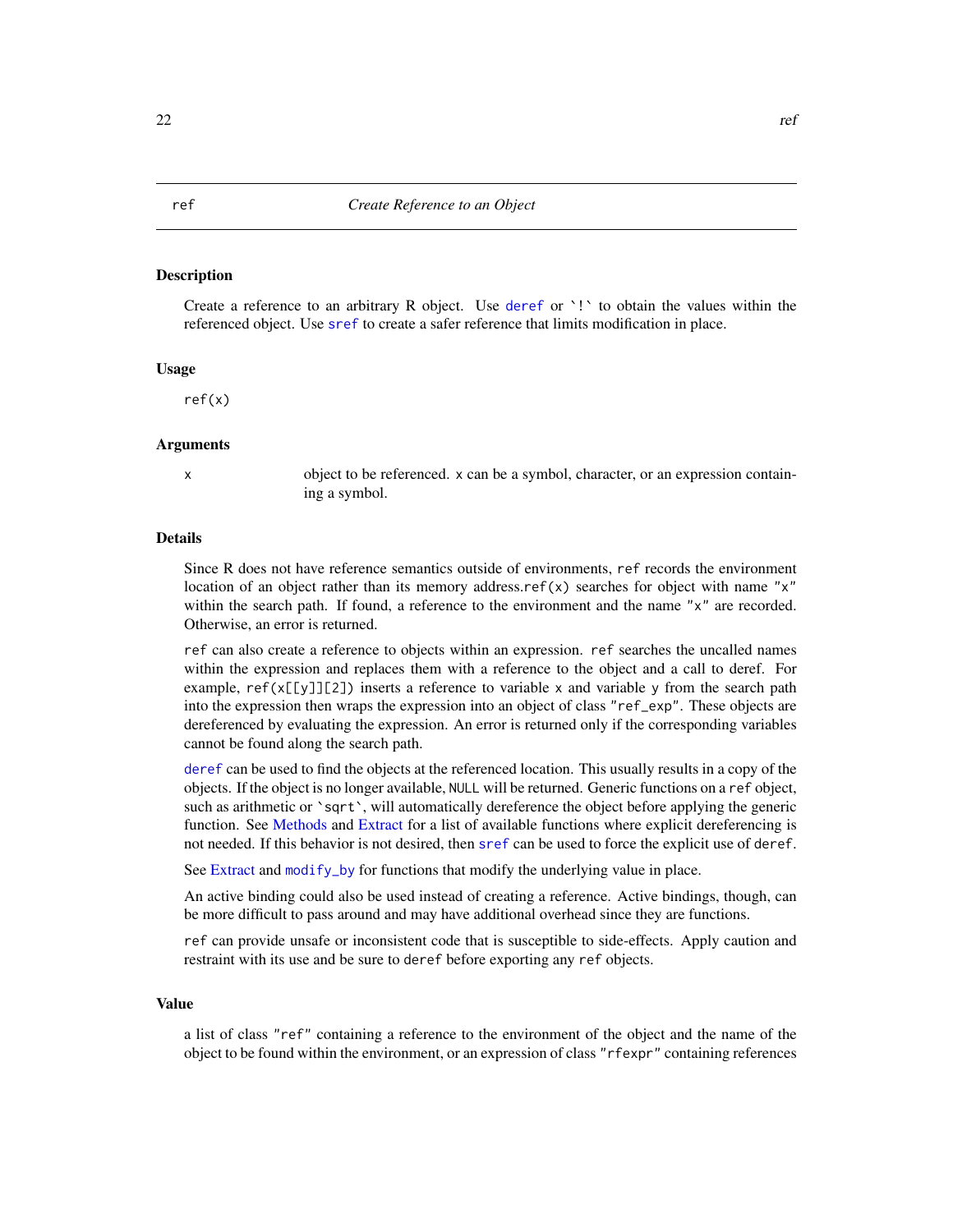#### Examples

```
# Create a vectors of random numbers
x \leq -rnorm(10)y \leftarrow runif(10)# Create a reference to the random numbers
ref_to_x \leftarrow ref(x)ref_to_y <- ref(y)
# Place references in a list
list_of_refs \leftarrow list(x = ref_to_x, y = ref_to_y)# Check sum of refs 'x' and 'y'
# Note that both `+` and `sum` automatically deref
sum1 <- sum(list_of_refs$x + list_of_refs$y)
# Update 'x' and calculate new sum
x \le - rnorm(10)
sum2 <- sum(list_of_refs$x + list_of_refs$y)
# check diff in sums to see if 'list_of_refs' updated
sum2 - sum1# Obtain a reference to an expression
ref_to_part \leftarrow ref(x[2:5] + 3)deref(ref_to_part)
# Another expression reference
refs_to_list <- ref(list(x, y))
deref(refs_to_list)
x <- "hello"
y <- "world"
deref(refs_to_list)
# Alternative, `!` can be used for dereferencing
!refs_to_list
identical(!refs_to_list, deref(refs_to_list))
# Referencing data.frame columns
dat \le data.frame(first = 1:4, second = 5:8)
ref_to_first <- ref(dat$first)
mean1 <- mean(!ref_to_first)
dat$first <- dat$first * 4
mean2 <- mean(!ref_to_first)
mean2 == 4*mean1# Many operations automatically dereference
```
ref 23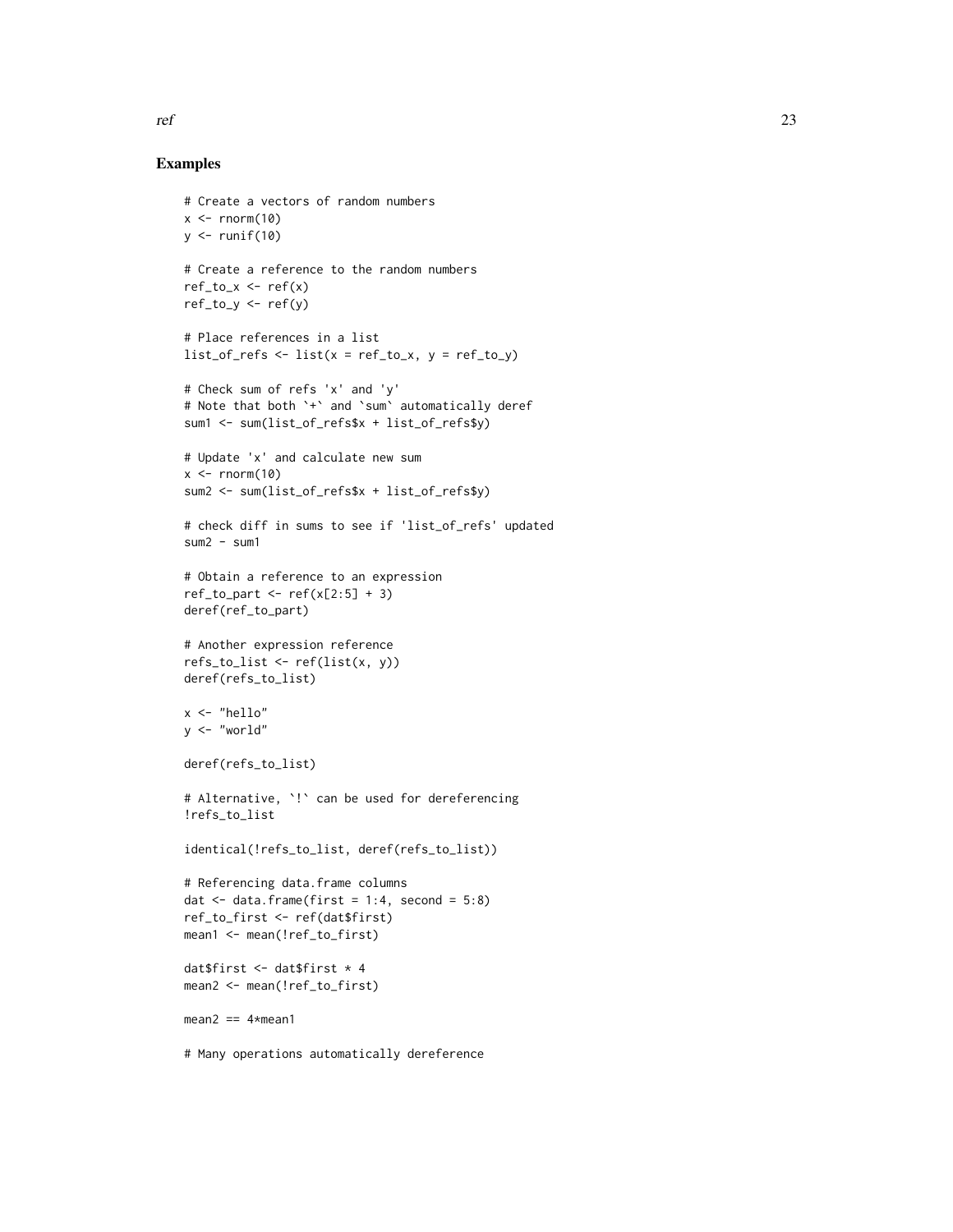<span id="page-23-0"></span>24 ref\_list

```
ref\_to\_first * 5ref\_to_x == ref\_to_ycos(ref_to_first)
max(ref_to_first)
```
ref\_list *Create A List of References*

## Description

Create a list of references or referenced expressions. See [ref](#page-21-1) for more details.

#### Usage

ref\_list(...)

## Arguments

... objects to be referenced, possibly named.

## Value

a list containing object references

```
x \le -1y <- "hello"
z \le - list(a = 1, b = 2, c = 3)
new_list <- ref_list(x, second = y, z)
!new_list[[1]]
(!new_list$second) == y # TRUE
y < -18(!new_list$second) == 18 # TRUE
```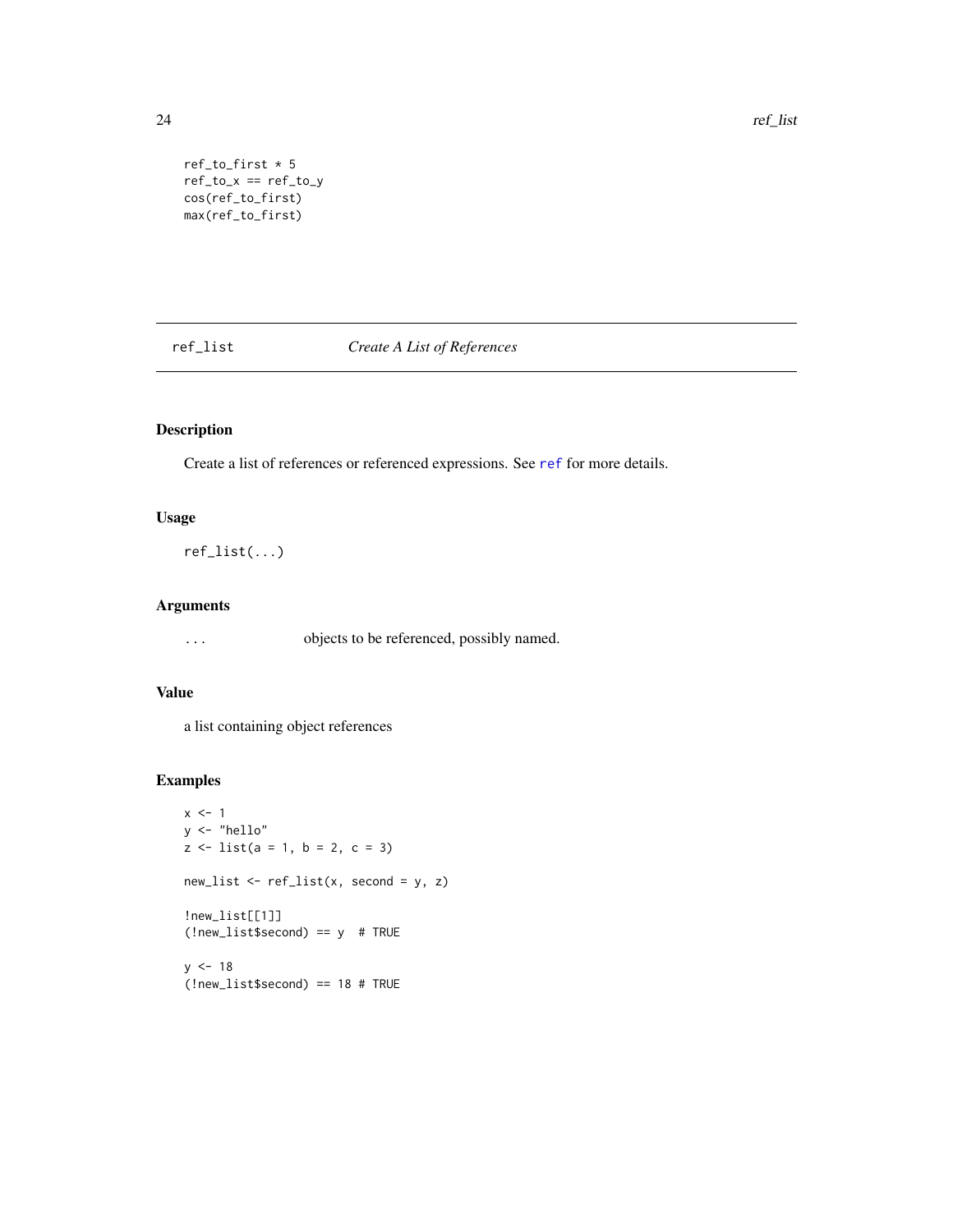<span id="page-24-1"></span><span id="page-24-0"></span>

Create a reference to a 'part' of an R object. Use [deref](#page-2-1) or `!` to obtain the values within the referenced object.

#### Usage

 $slice(x, \ldots)$ 

## Arguments

|          | object to be referenced; must be a symbol or character |
|----------|--------------------------------------------------------|
| $\cdots$ | objects passed to $x$ [] when dereferenced             |

## Details

slice is similar to [ref](#page-21-1); it creates a reference to another R object. There are two main differences with ref. First, slice only accepts names or characters instead of expressions. Second, slice records a part of the underlying object. slice(x,1:2,3) is equivalent to the reference of  $x[1:2,3]$ . This is similar to ref( $x[1:2,3]$ ), though the implementation is different. ref would create an expression with a reference to x, while  $slice(x, 1:2, 3)$  creates a list with a reference to x and the extract inputs. slice is more efficient, but is limited in its capabilities.

## Value

```
object of class "slice" and "ref"
```

```
## Vector Slice
x \le -10:1slice_x \leftarrow slice(x, 2:4)
identical(!slice_x, 9:7) # TRUE
x < - x - 2identical(!slice_x, 7:5) # TRUE
## Matrix Slice
y \leftarrow matrix(1:9, nrow=3)slice_y \leftarrow slice(y, 2, 3)
identical(!slice_y, y[2, 3]) # TRUE
```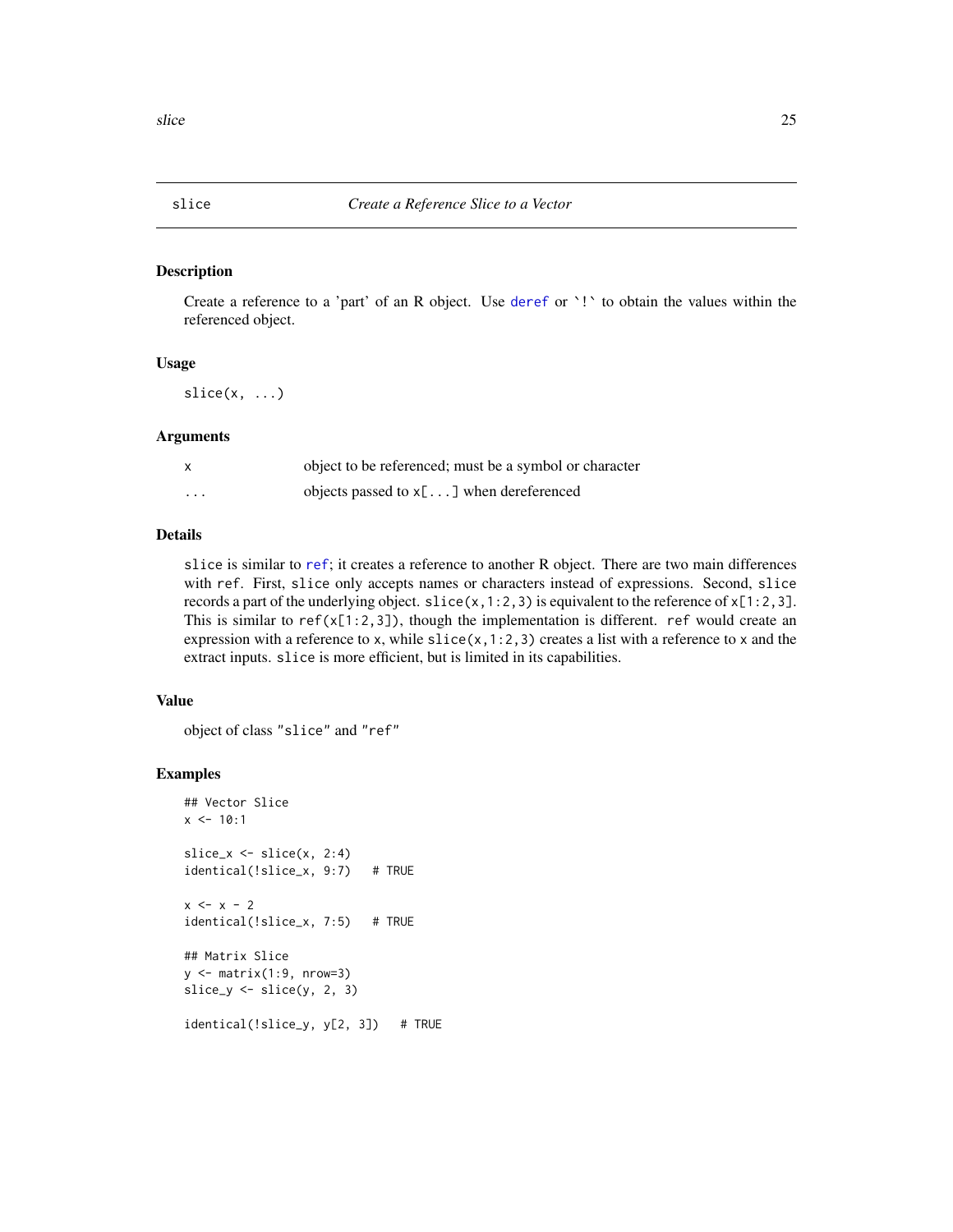Create a reference to an arbitrary R object. See [ref](#page-21-1) for more details. sref behaves similar to ref, but does not have support for direct operations on the referenced object.

#### Usage

sref(x)

### Arguments

x object to be referenced. x can be a symbol, character, or an expression containing a symbol.

## Details

sref is similar to [ref](#page-21-1); it accepts either an R object or an expression, then records its location. ref objects prioritize convenience, while sref objects prioritize clarity and safety. For example, `[` and  $\sqrt{s}$  can be used on a ref object to access the elements of the underlying object, while  $\sqrt{\zeta-1}$  and `\$<-` can be used to overwrite elements within. These do not work for sref objects. Furthermore, base mathematical functions such as `+` and sqrt also will not automatically dereference before applying.

```
x \le -1:10ref_x < -ref(x)sref_x \leftarrow sref(x)## These operations will run:
ref_x + 5ref_x[1:4]
ref_x[7] <- 5
## These operations will not run:
# sref_x + 5
# sref_x[1:4]
# sref_x[7] <- 5
```
<span id="page-25-1"></span><span id="page-25-0"></span>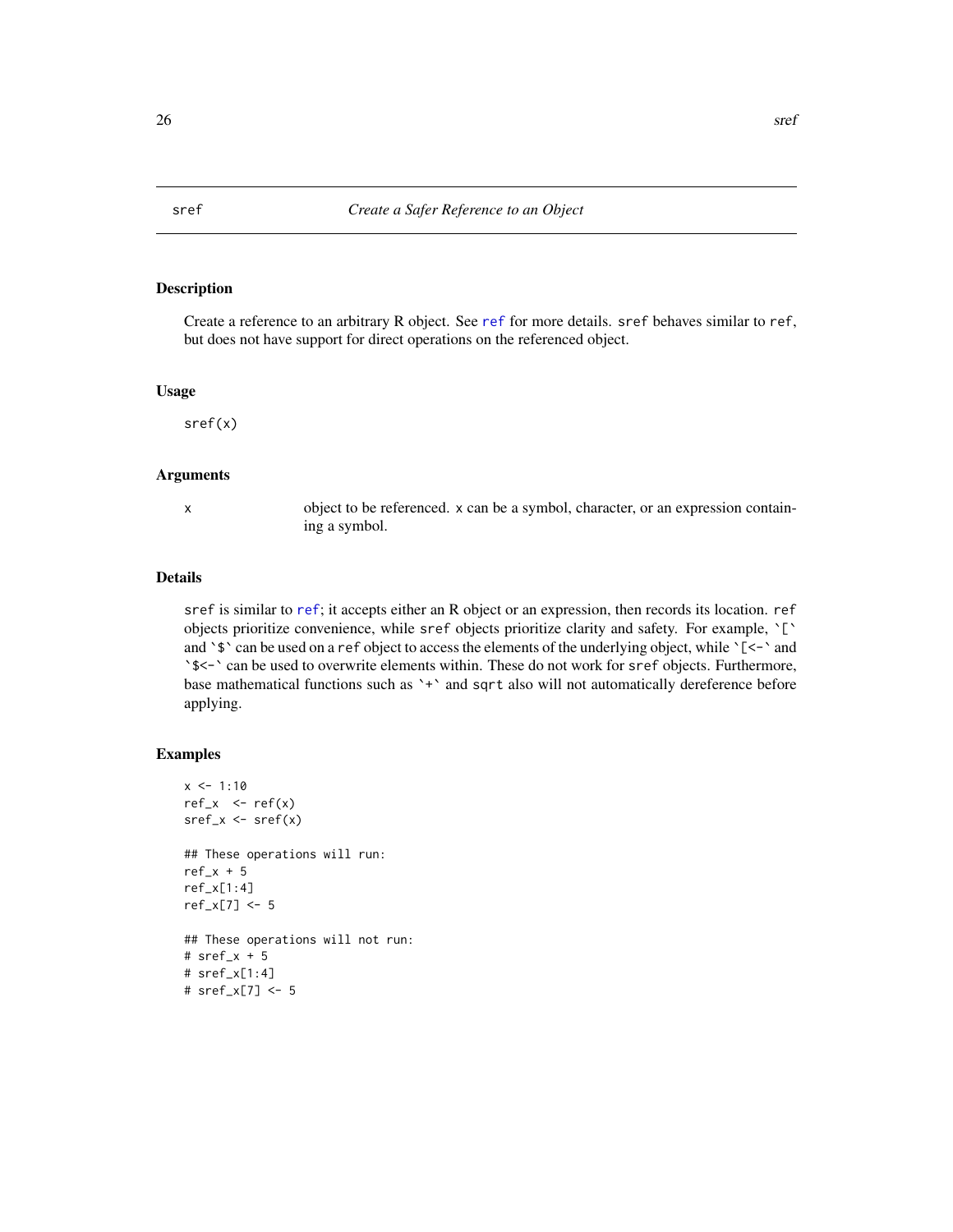<span id="page-26-0"></span>

Create a reference to a 'part' of an R object. sslice behaves similar to [slice](#page-24-1), but does not have support for direct operations on the referenced object. See [sref](#page-25-1) for details about the behavior.

## Usage

sslice(x, ...)

## Arguments

|   | object to be referenced; must be a symbol or character |
|---|--------------------------------------------------------|
| . | objects passed to $x$ [] when dereferenced             |

#### Value

object of class "sslice" and "sref"

| <b>Matrix Multiplication In Place</b><br>%.∗=% |
|------------------------------------------------|
|------------------------------------------------|

## Description

Change the value of an object on the search path through matrix multiplication. Similar to  $'$ \*=' in other languages, except with matrix multiplication. See [incr](#page-8-1) for details on implementation.

#### Usage

x %.\*=% value

#### Arguments

|       | object to be modified; can be a symbol, character, or extraction language object. |
|-------|-----------------------------------------------------------------------------------|
| value | value with which to change x by                                                   |

## Value

the new value of x, invisibly

## Examples

 $x \le -1:5$ x %\*=% 6:10 identical(x, 130) # TRUE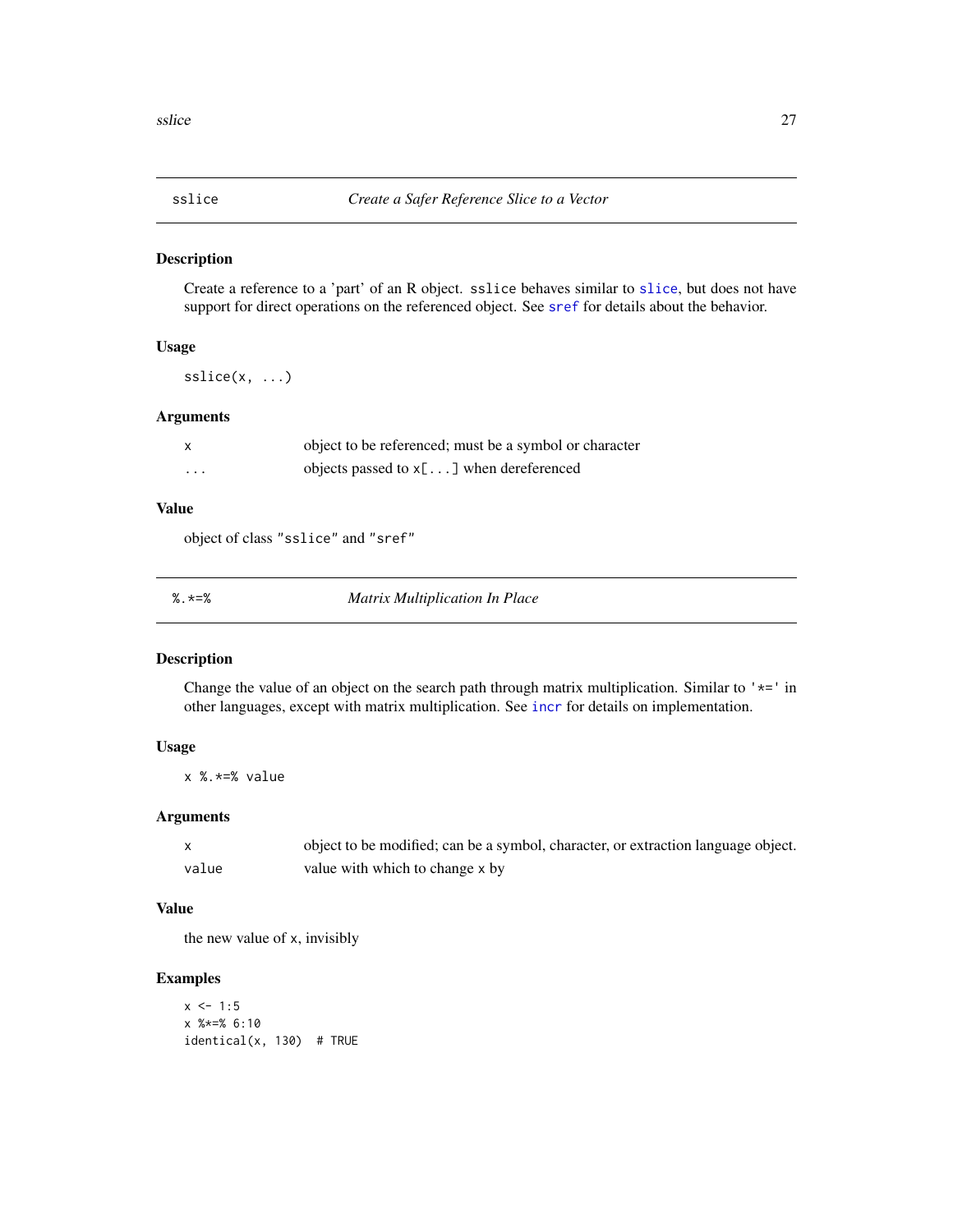<span id="page-27-0"></span>

Decrease the value of an object on the search path. Equivalent to '-=' in other languages. See [incr](#page-8-1) for details on implementation.

## Usage

x %-=% value

## Arguments

|       | object to be modified; can be a symbol, character, or extraction language object. |
|-------|-----------------------------------------------------------------------------------|
| value | value with which to change x by                                                   |

## Value

the new value of x, invisibly

## Examples

 $x \le -11:20$ x %-=% 10  $identical(x, 1:10)$  # TRUE

%+=% *Add In Place*

## Description

Increase the value of an object on the search path. Equivalent to '+=' in other languages. See [incr](#page-8-1) for details on implementation.

## Usage

x %+=% value

## Arguments

|       | object to be modified; can be a symbol, character, or extraction language object. |
|-------|-----------------------------------------------------------------------------------|
| value | value with which to change x by                                                   |

### Value

the new value of x, invisibly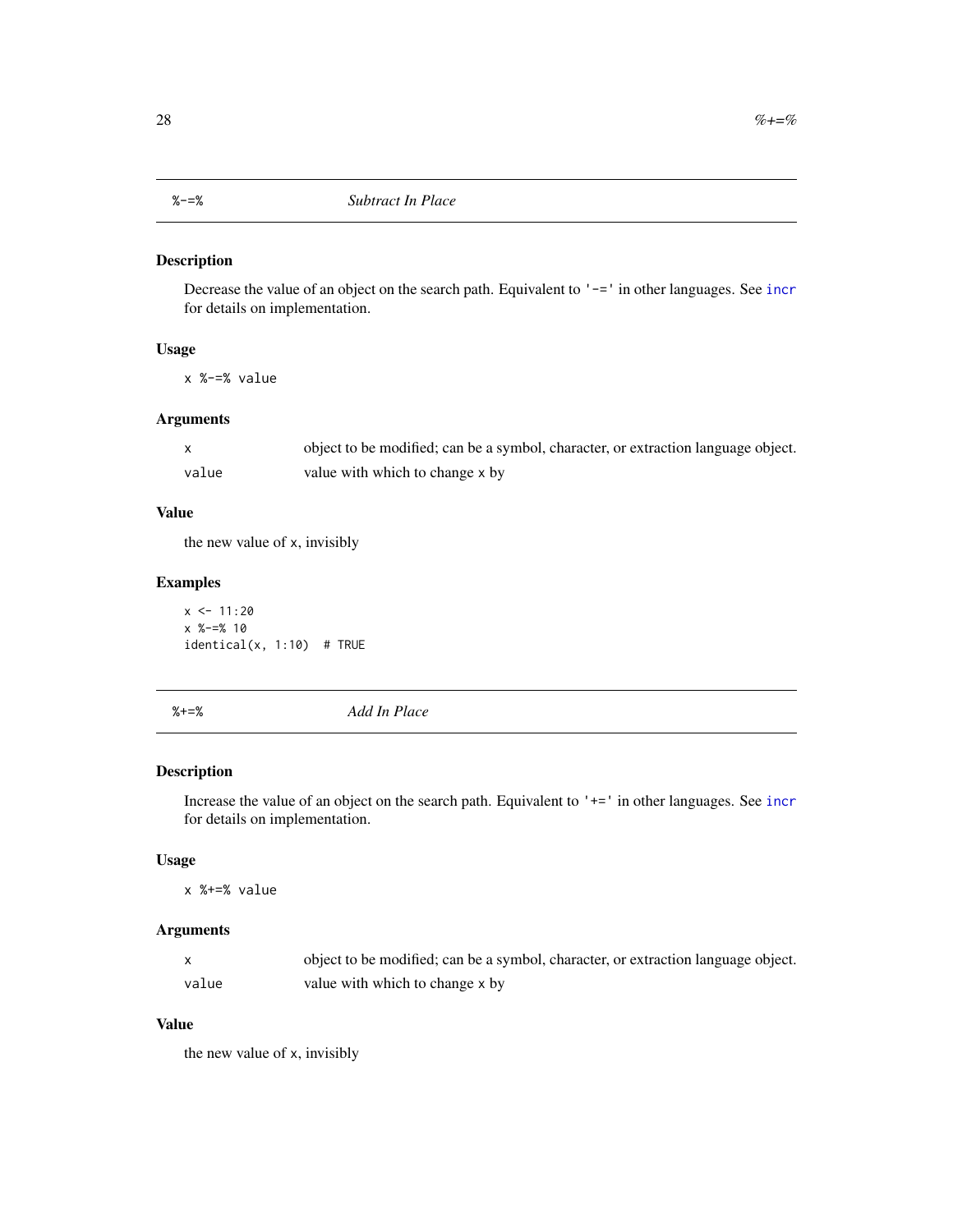<span id="page-28-0"></span> $\%$ ^=% 29

## Examples

```
x \le -1:10x %+=% 10
identical(x, 11:20) # TRUE
```
%^=% *Power In Place*

## Description

Change the value of an object on the search path through exponentiation Equivalent to  $'$   $\sim$ =' in other languages. See [incr](#page-8-1) for details on implementation.

#### Usage

x %^=% value

## Arguments

|       | object to be modified; can be a symbol, character, or extraction language object. |
|-------|-----------------------------------------------------------------------------------|
| value | value with which to change x by                                                   |

## Value

the new value of x, invisibly

## Examples

```
x < -10x %^=% 2
identical(x, 100) # TRUE
```
%/=% *Divide In Place*

## Description

Change the value of an object on the search path through division. Equivalent to  $\frac{1}{e}$  in other languages. See [incr](#page-8-1) for details on implementation.

#### Usage

x %/=% value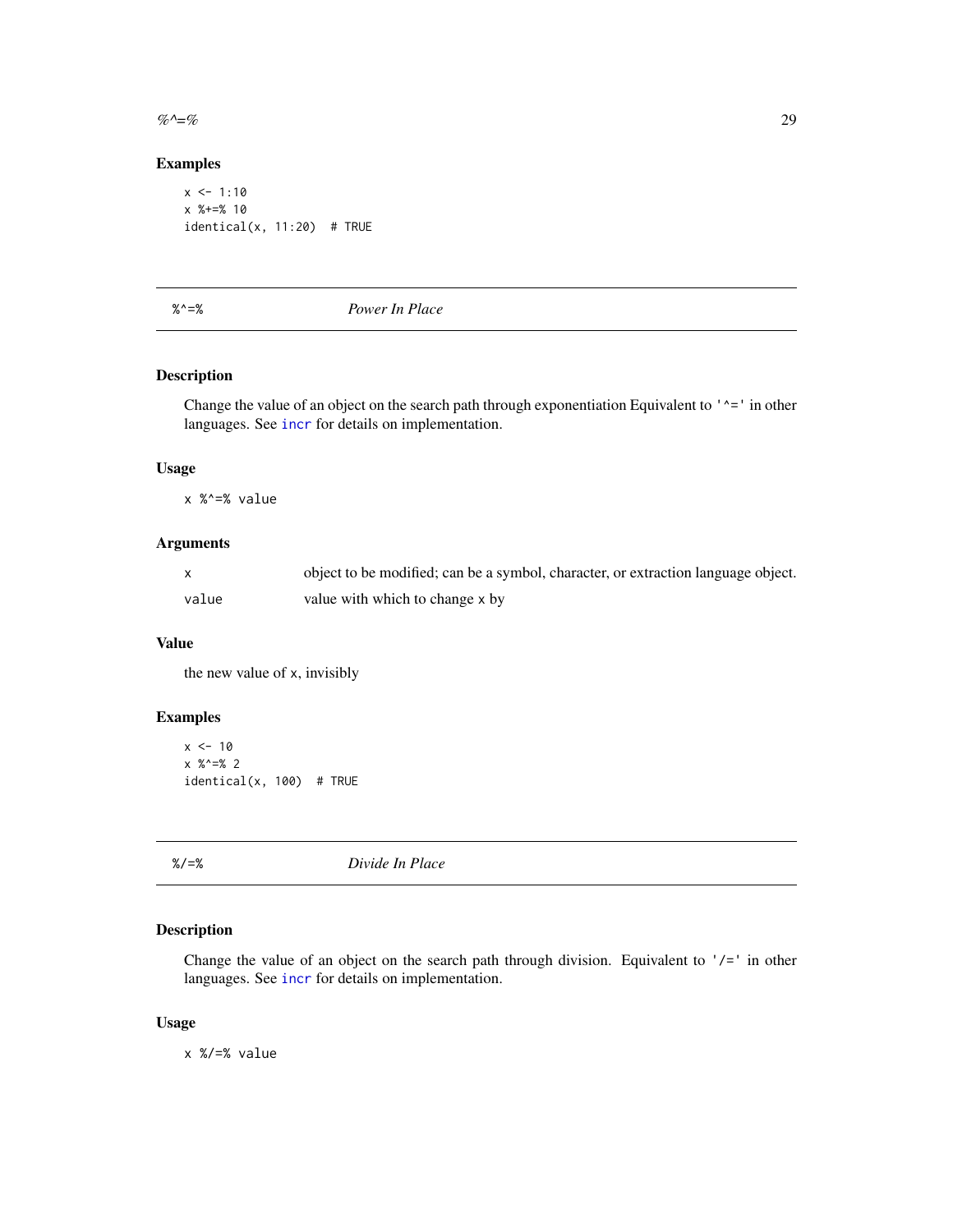## <span id="page-29-0"></span>Arguments

|       | object to be modified; can be a symbol, character, or extraction language object. |
|-------|-----------------------------------------------------------------------------------|
| value | value with which to change x by                                                   |

## Value

the new value of x, invisibly

## Examples

```
x < -10x %/=% 2
identical(x, 5) # TRUE
```
%\*=% *Multiply In Place*

## Description

Change the value of an object on the search path through multiplication. Equivalent to '\*=' in other languages. See [incr](#page-8-1) for details on implementation.

#### Usage

x %\*=% value

## Arguments

|       | object to be modified; can be a symbol, character, or extraction language object. |
|-------|-----------------------------------------------------------------------------------|
| value | value with which to change x by                                                   |

## Value

the new value of x, invisibly

```
x \le -5x %*=% 2
identical(x, 10) # TRUE
```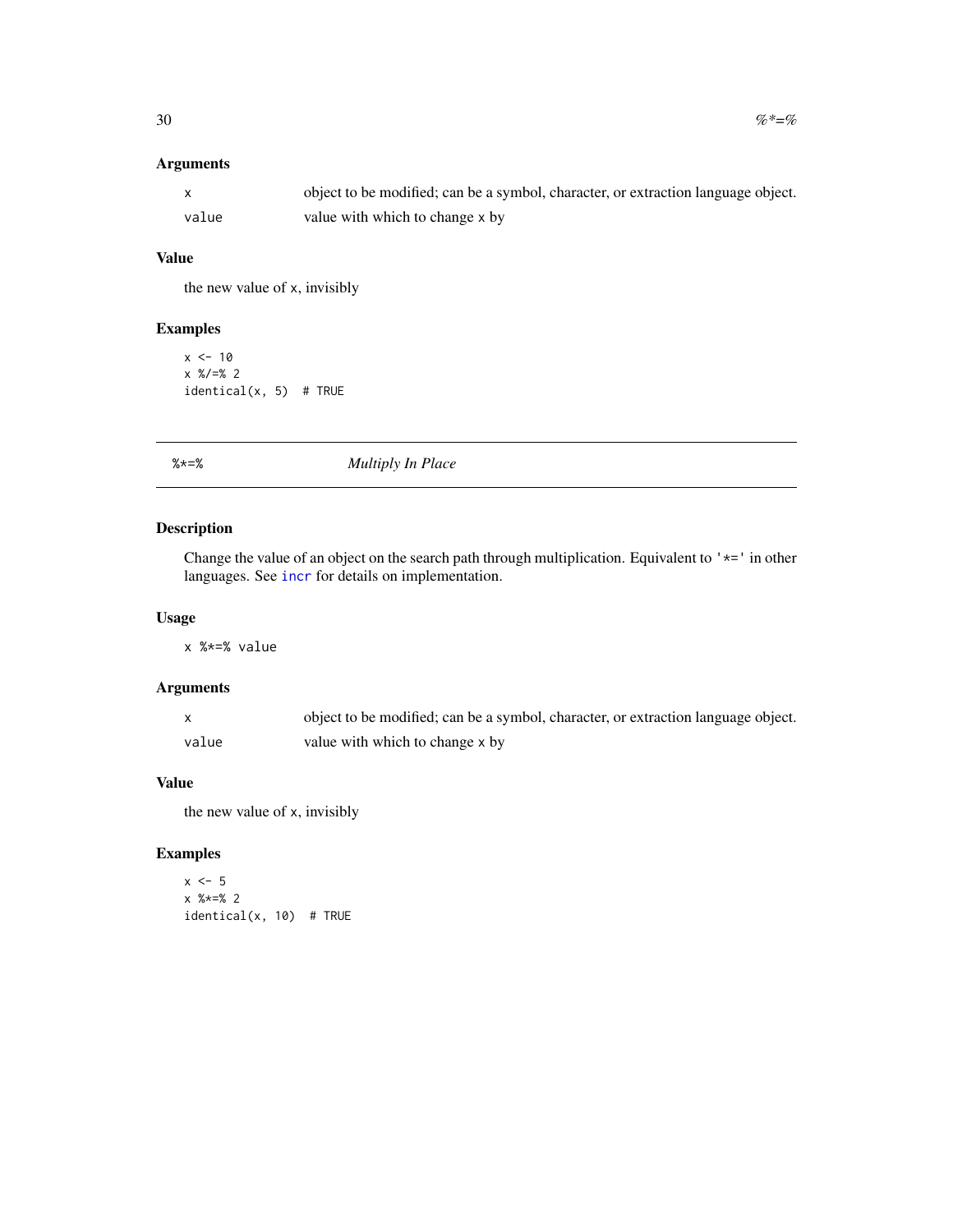# <span id="page-30-0"></span>**Index**

```
!.ref (deref), 3
[.ref (Extract), 5
[.sref (Extract), 5
[<-.ref (Extract), 5
[<-.sref (Extract), 5
[[.ref (Extract), 5
[[.sref (Extract), 5
[[<-.ref (Extract), 5
[[<-.sref (Extract), 5
$.ref (Extract), 5
$.sref (Extract), 5
$<-.ref (Extract), 5
$<-.sref (Extract), 5
% \star = \frac{1}{6}30
2828%. *=27
\frac{\%}{\approx}29
%^{\sim}=29
```

```
aggregate.ref (Methods), 14
aggregate.rfexpr (Methods), 14
all.equal.ref (Methods), 14
all.equal.rfexpr (Methods), 14
anyDuplicated.ref (Methods), 14
anyDuplicated.rfexpr (Methods), 14
as.character.ref (Methods), 14
as.character.rfexpr (Methods), 14
as.data.frame.ref (Methods), 14
as.data.frame.rfexpr (Methods), 14
as.Date.ref (Methods), 14
as.Date.rfexpr (Methods), 14
as.double.ref (Methods), 14
as.double.rfexpr (Methods), 14
as.function.ref (Methods), 14
as.function.rfexpr (Methods), 14
as.list.ref (Methods), 14
as.list.rfexpr (Methods), 14
as.matrix.ref (Methods), 14
as.matrix.rfexpr (Methods), 14
```
as.POSIXct.ref *(*Methods*)*, [14](#page-13-0) as.POSIXct.rfexpr *(*Methods*)*, [14](#page-13-0) as.POSIXlt.ref *(*Methods*)*, [14](#page-13-0) as.POSIXlt.rfexpr *(*Methods*)*, [14](#page-13-0) as.single.ref *(*Methods*)*, [14](#page-13-0) as.single.rfexpr *(*Methods*)*, [14](#page-13-0) as.table.ref *(*Methods*)*, [14](#page-13-0) as.table.rfexpr *(*Methods*)*, [14](#page-13-0)

c.ref *(*Methods*)*, [14](#page-13-0) c.rfexpr *(*Methods*)*, [14](#page-13-0) coef.ref *(*Methods*)*, [14](#page-13-0) coef.rfexpr *(*Methods*)*, [14](#page-13-0) Complex.ref *(*Methods*)*, [14](#page-13-0) Complex.rfexpr *(*Methods*)*, [14](#page-13-0) confint.ref *(*Methods*)*, [14](#page-13-0) confint.rfexpr *(*Methods*)*, [14](#page-13-0) cut.ref *(*Methods*)*, [14](#page-13-0) cut.rfexpr *(*Methods*)*, [14](#page-13-0)

```
decr, 2, 9
deref, 3, 14, 22, 25
diff.ref (Methods), 14
diff.rfexpr (Methods), 14
dim.ref (Methods), 14
dim.rfexpr (Methods), 14
droplevels.ref (Methods), 14
droplevels.rfexpr (Methods), 14
duplicated.ref (Methods), 14
duplicated.rfexpr (Methods), 14
```
## Extract, [5,](#page-4-0) *[22](#page-21-0)*

```
fitted.ref (Methods), 14
fitted.rfexpr (Methods), 14
format.ref (Methods), 14
format.rfexpr (Methods), 14
```

```
getEnv, 7
getIndex, 7
getSym, 8
```